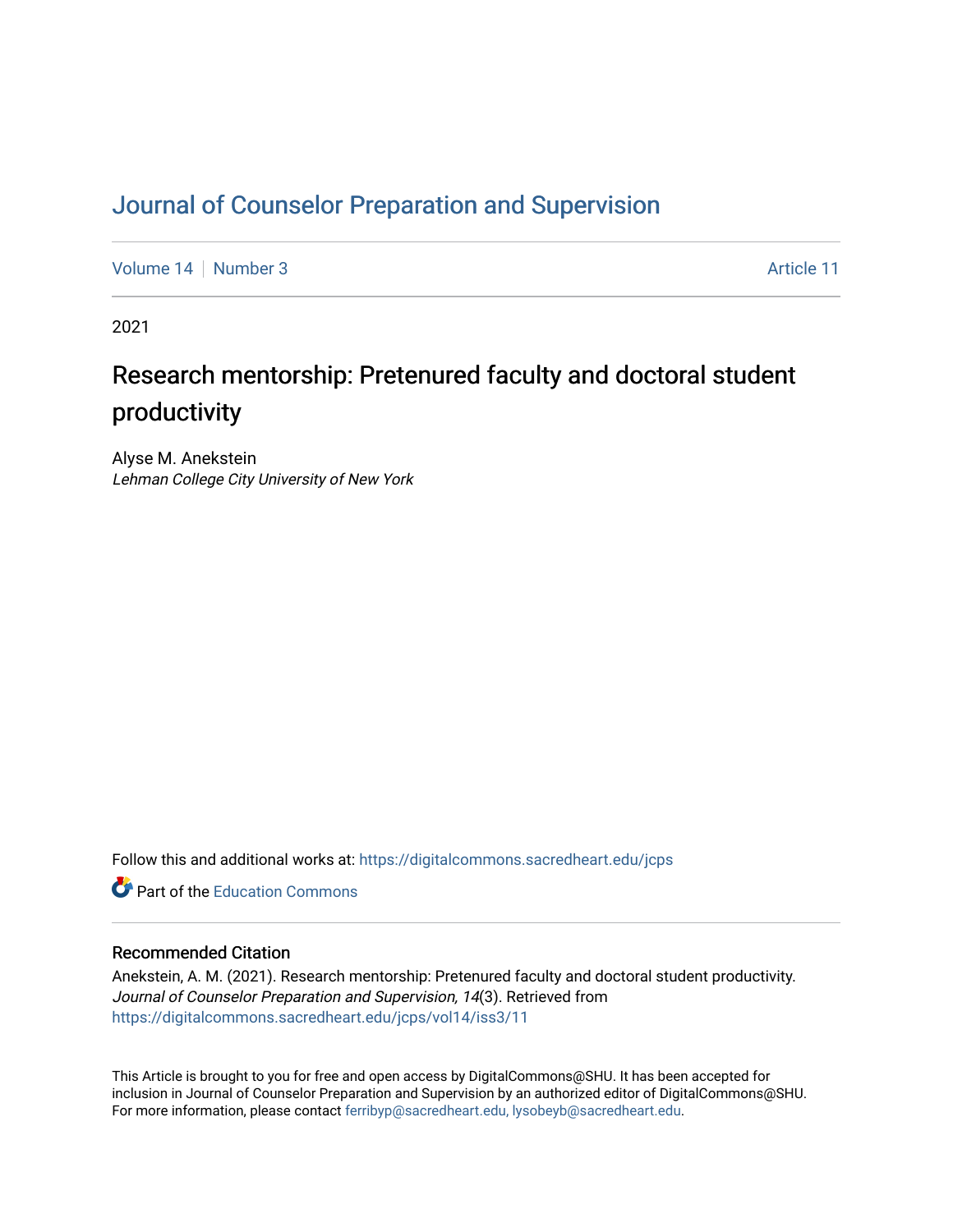# Research mentorship: Pretenured faculty and doctoral student productivity

# Abstract

Scholarly work is an integral part of the pretenured faculty experience and for students in counselor education doctoral programs. Yet, there is a dearth of current literature that has investigated the rolebased needs of the combination of both doctoral students and pretenured faculty in relation to research productivity. This quantitative inquiry explored the group differences in the research mentoring experiences of pretenured faculty and doctoral students (n = 207). Descriptive statistics and a factorial MANOVA were implemented to ascertain the utilized mentor roles in the classification of research productivity. Results indicated statistical significance. Limitations, implications, and recommendations for future research were discussed.

# Keywords

research mentorship, pretenured faculty, doctoral students, productivity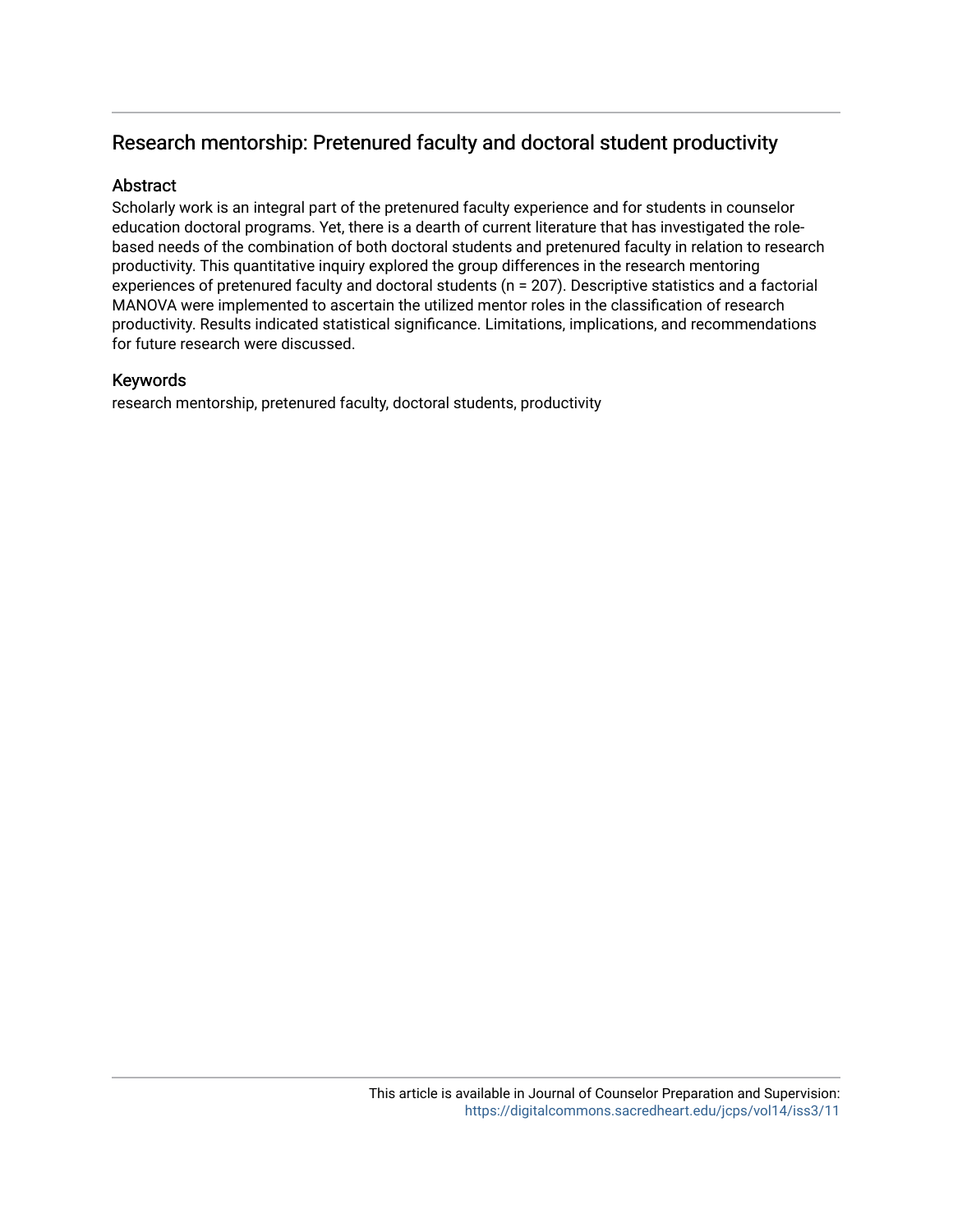The mentoring relationship has been considered an influential component in counselor education and supervision (Borders et al., 2012) and involves the mentor and the protégé in a relationship which has the potential to be a positive and powerful influence in a graduate student's (Anekstein & Vereen, 2018b) or pretenured faculty member's (Briggs & Pehrsson, 2008) personal and professional development (Martina et al., 2014). Black et al. (2004) define protégés as graduate students or pretenured faculty and mentors as advanced faculty members and practicing professionals. This definition is based on Black et al.'s (2004) review of articles  $(n = 37)$  in counselor education and counseling journals. Additionally, the Association for Counselor Education and Supervision (ACES) formed the Committee for Research Mentorship and published a definition of mentors and protégés specific to research mentoring relationships and guidelines for implementation (Borders et al., 2012; Wester et al., 2009). However, Huwe and Johnson (2003) cautioned that as a protégé there may be a competitive nature to seeking out mentoring relationships due to the perception that the benefits may be extensive in relation to professional skill development, professional identity, networking, and scholarly productivity. The benefits of the supportive nature of the mentor and protégé relationship in the context of research and other needs such as finding meaningful role-based relationships within the counseling profession (Coaston, 2019) will potentially look differently. There is significant evidence to support the need for research mentoring experiences in counseling during doctoral level training (Anekstein & Vereen, 2018a; Anekstein & Vereen, 2018b; Borders et al., 2014; Lamar & Helm, 2017) and for pretenured faculty as they navigate the promotion and tenure process (Borders et al., 2012; Briggs & Pehrsson, 2008; Magnuson et al., 2009; Magnuson et al., 2006; Wester et al., 2009). However, there is a dearth of current literature that investigated the role-based needs of the combination of both doctoral students and pretenured faculty in relation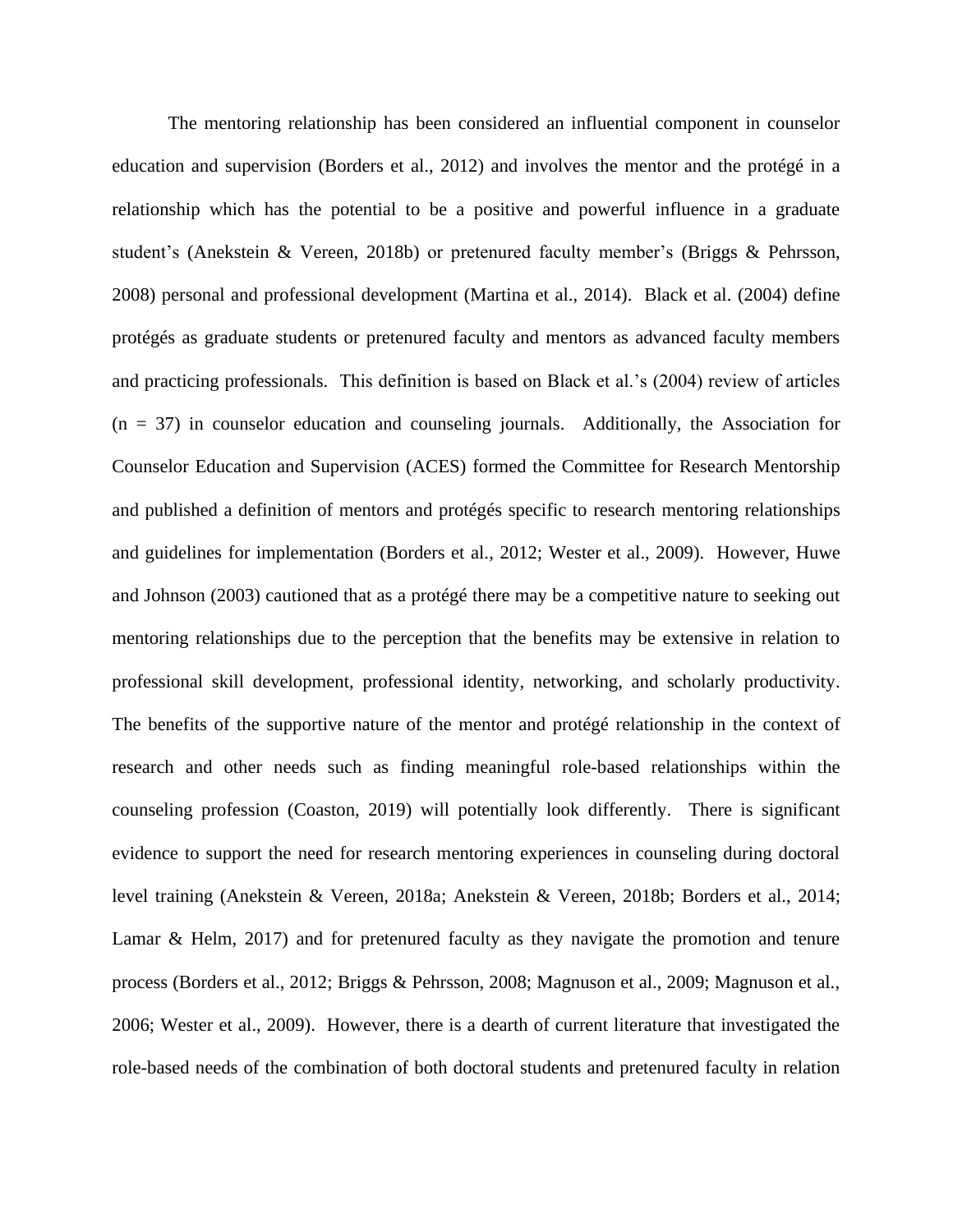to research productivity. Since scholarly work is an integral part of the pretenured faculty experience and for students in doctoral programs, this quantitative study was designed to provide empirical support for the similarities of role-based research mentoring relationships of both populations that could potentially increase their level of research productivity.

#### **Mentorship Roles**

Ragins and McFarlin (1990) explored the similarities of the roles mentors utilize in the development of the Mentor Role Instrument (MRI). Ragins and McFarlin's study focused on the career also known as instructional and psychosocial otherwise known as relational aspects of the cross-gender mentoring relationship. The five career (instructional) dimensions in the measure represent the mentor's ability to sponsor, protect, challenge, coach, and promote (Dilmore et al., 2010; Ragins & Cotton, 1999; Ragins & McFarlin, 1990). This type of support by the mentor may consist of assisting the mentee with research design or providing feedback on writing. For example, specific to the promotor role, a mentor would provide opportunities for their mentee's exemplary writing to be examined by other influential professionals. The six psychosocial (relational) dimensions in the measure are specific to the mentors' engagement as a social associate, role model, friend, parent, counselor, and acceptor (Dilmore et al., 2010; Ragins & Cotton, 1999; Ragins & McFarlin, 1990). This type of support by the mentor may consist of providing emotional support and role modeling professional behaviors. Examples of items in the career (instructional) dimension of the MRI include "uses influence to support my advancement" and "brings my accomplishments to the attention of important people" (Dilmore et al., 2010; Ragins & Cotton, 1999; Ragins & McFarlin, 1990). Examples of items in the psychosocial (relational) dimension of the MRI are my mentor "is someone I can trust" and "represents who I want to be" (Dilmore et al., 2010; Ragins & Cotton, 1999; Ragins & McFarlin, 1990).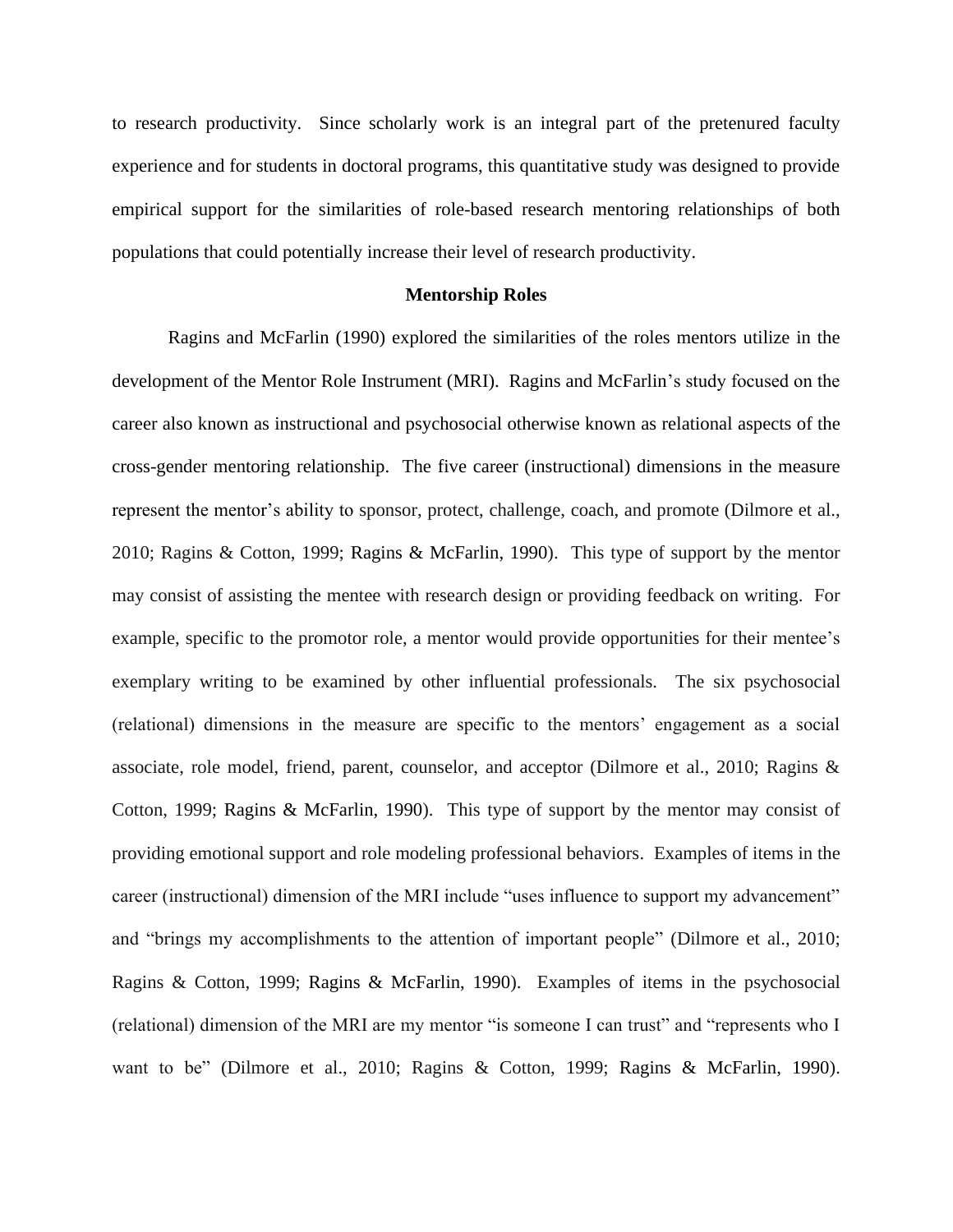Dimitriadis et al. (2012) found that medical student's mentors were perceived to be functioning as a role model, in the counselor role, and as a provider of research ideas in their quantitative study (n = 534) exploring the characteristics of mentoring relationships formed by medical students and faculty. These findings are congruent with the career (instructional) and psychosocial (relational) dimensions previously discussed (Dilmore et al., 2010; Ragins & Cotton, 1999; Ragins & McFarlin, 1990).Casto et al. (2005) engaged in a conceptual dialogue of role-based mentoring relationships based on their personal mentorship experiences and further illuminated how and where the mentors functioned in multiple roles including role model, guide, teacher, counselor, and friend. Similar to the MRI a friend role will provide aspects of a friendship relationship while a power differential still exists within the relationship (Casto et al., 2005). It is important to recognize the presence of a power differential within all roles of the mentoring relationship to better understand and contextualize the nature and dynamics of this process.

#### **Gender Based Mentorship**

Maximizing effectiveness in the mentoring relationship can occur due to culturally based considerations such as gender (Rheineck & Roland, 2008). Clark and Watson (1998) reflected on the benefits of woman-to-woman research collaboration in their qualitative study ( $n = 8$ ) utilizing open-ended questions to gain knowledge of the collaboration experience. Clark and Watson identified a feeling of emotional support within the relational dimension as an integral part of the participants' experiences. This support in the mentor and protégé relationship informed the practices of the instructional tasks such as the mentor conceptualizing and writing and the protégé reviewing the literature (Clark & Watson, 1998). Casto et al. (2005) discussed the benefits of woman-to-woman mentoring by describing their own experiences in the process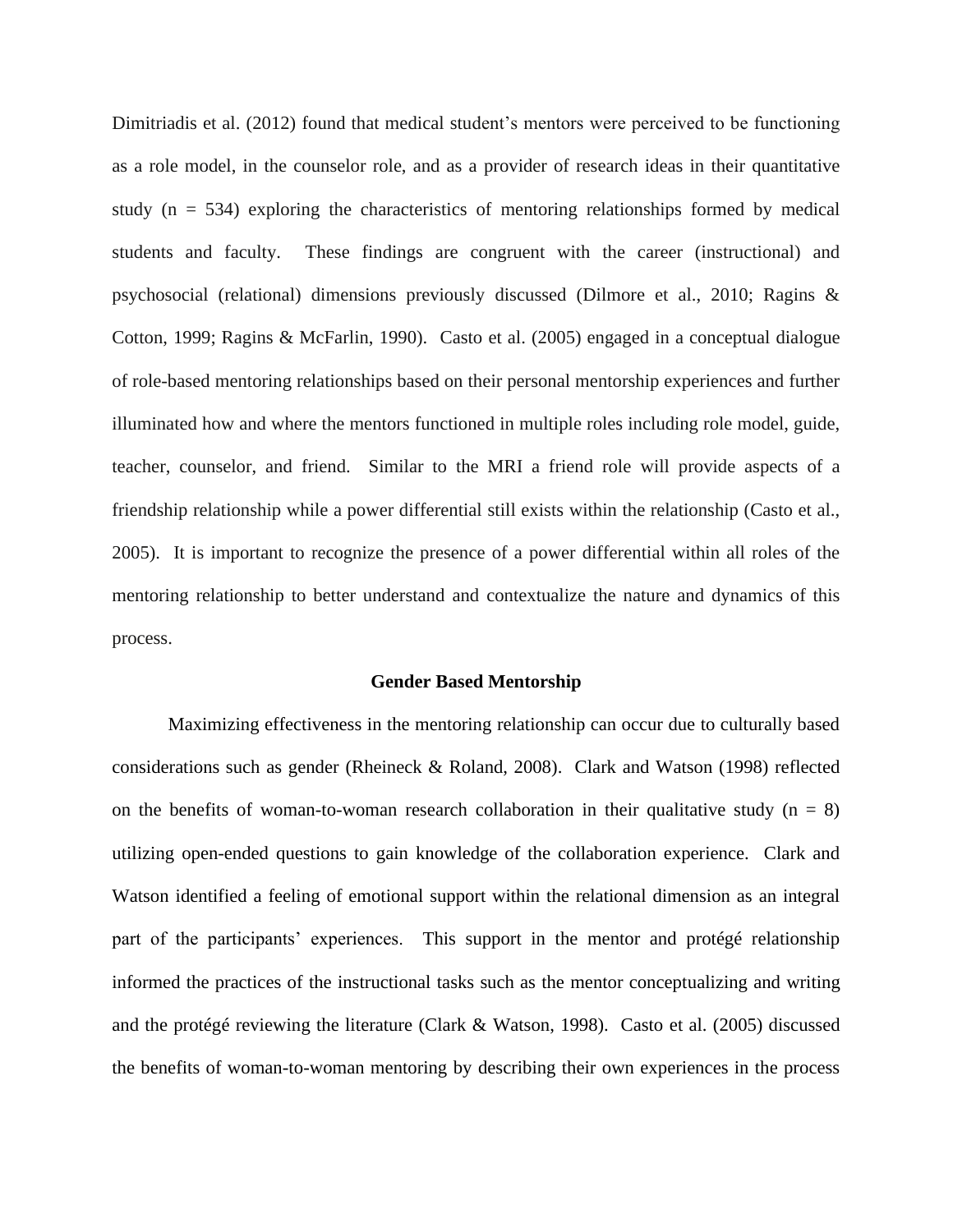and recommended finding mentors outside the department if there is a scarcity of faculty women or culturally diverse women. Cannon et al.'s (2020) conceptual dialogue articulated the difficulties specific to women doctoral level students such as balancing multiple roles and gender stereotypes. They proposed a relational cultural theoretical lens for examining interpersonal dynamics to facilitate successful research mentoring relationships.

Paradoxically, the perceptions of cross-gender mentoring relationships asserted that male mentors are more likely to be able to introduce the mentee or protégé to influential people and would increase the amount of promotions for the female mentee or protégé (Casto et al., 2005; Ragins & Cotton, 1999). Also, Ragins and Cotton (1999) found in their quantitative study utilizing the MRI ( $n = 614$ ) that the level of compensation the female mentees received associated with their promotions were not as high as their male counterparts. This discrepancy may be due to gender discrimination and the male mentors' inability to protect female mentees from biased compensation decisions (Ragins & Cotton, 1999). Additionally, Ragins and Cotton examined the cross-gender compensation disparity in relation to the psychosocial (relational) factors of the mentoring relationship and concluded that same-gender mentoring relationships of female to female and male to male were more effective in a formal mentoring capacity.

#### **Research Mentorship**

Similar to a formal mentoring relationship that utilizes the instructional and relational dimensions to provide support, research mentorship focuses on the facet of research productivity. The research mentorship expectations in the field of counselor education are highlighted in the definition by (Wester et al., 2009) the Association for Counselor Education and Supervision (ACES) research mentorship guidelines. Research mentorship is defined as a: structured, formal or informal relationship that provides relational and instrumental support which may focus on the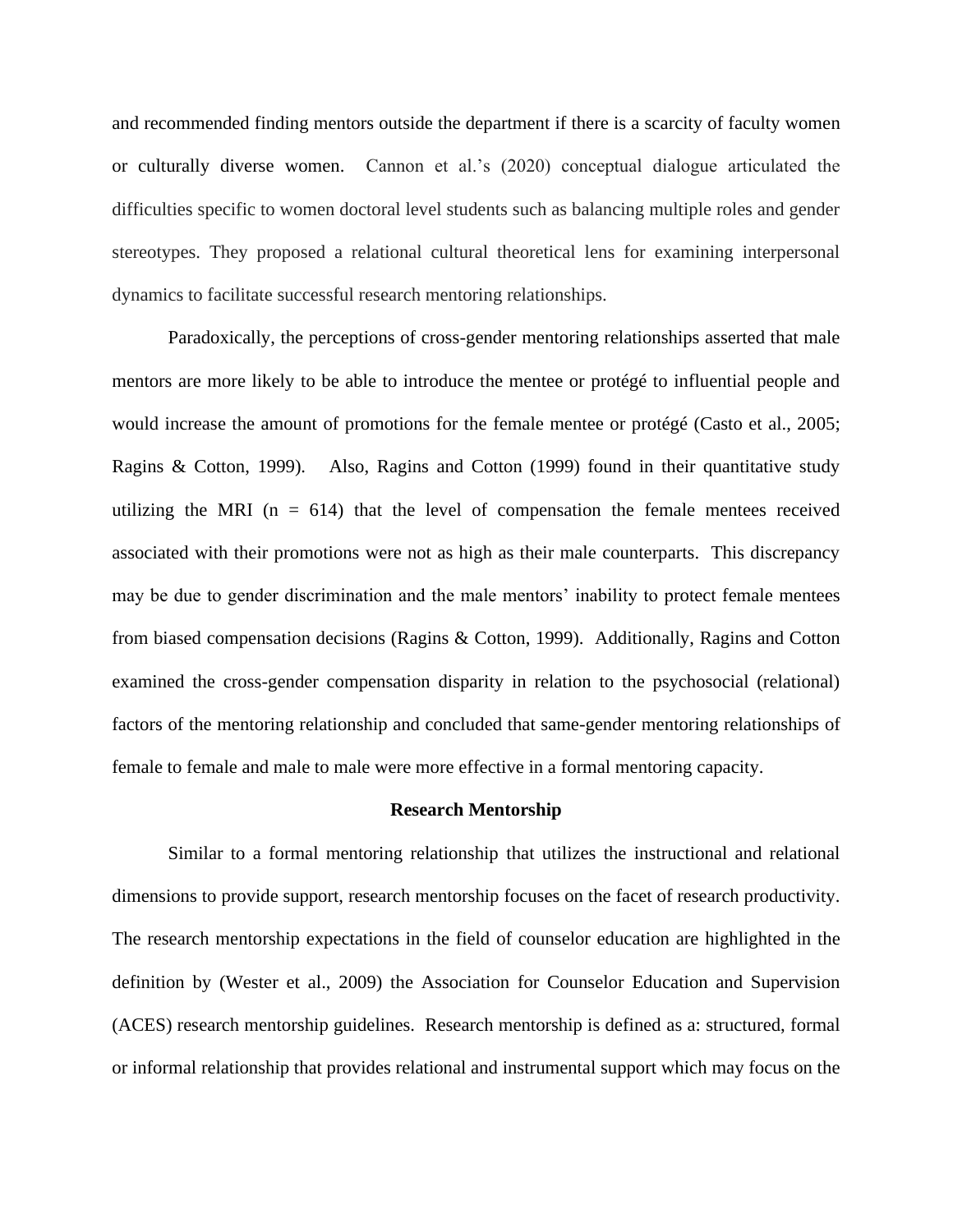education, understanding, and potential collaboration around research, research process, research idea development, designs, program evaluation, and data analysis. The research mentorship may also include mentorship around the dissemination of research (e.g., publication, presentation) or information surrounding grants (e.g., seeking, writing) (p. 1). An ACES committee for research mentorship developed the guidelines to attend to a perceived need of increasing and enhancing the quality of research in the counseling profession (Wester et al., 2009). These guidelines promote relational factors such as support and understanding and instructional factors such as data analysis and the dissemination of research to influence a successful scholarly identity. Additionally, the areas of knowledge, competencies, and personal qualities are illustrated in these guidelines (Wester et al., 2009).

The personal qualities of research mentors are described by their abilities, knowledge, ethical integrity, and skills that have been gleaned through their experiences as a researcher and shown through the dissemination of their research agenda (Wester et al., 2009). Wester et al. (2009) clearly state that mentors should be aware of their limitations and utilize appropriate resources when necessary in the research mentoring relationship. Mentees or protégés are encouraged to be forthcoming with their research mentoring needs, such as author order, in the dissemination of scholarly work (Wester et al., 2009). A challenge of the mentee or protégé in adhering to these guidelines in relation to their research mentoring needs would be a lack of awareness and understanding of the contributing variables that have the potential to affect these relationships.

Magnuson et al. (2006) attempted to illuminate some awareness of these relationships in their phenomenological qualitative inquiry ( $n = 36$ ) of third year assistant professors. The prominent theme mentorship illustrated the varying experiences of the participants learning their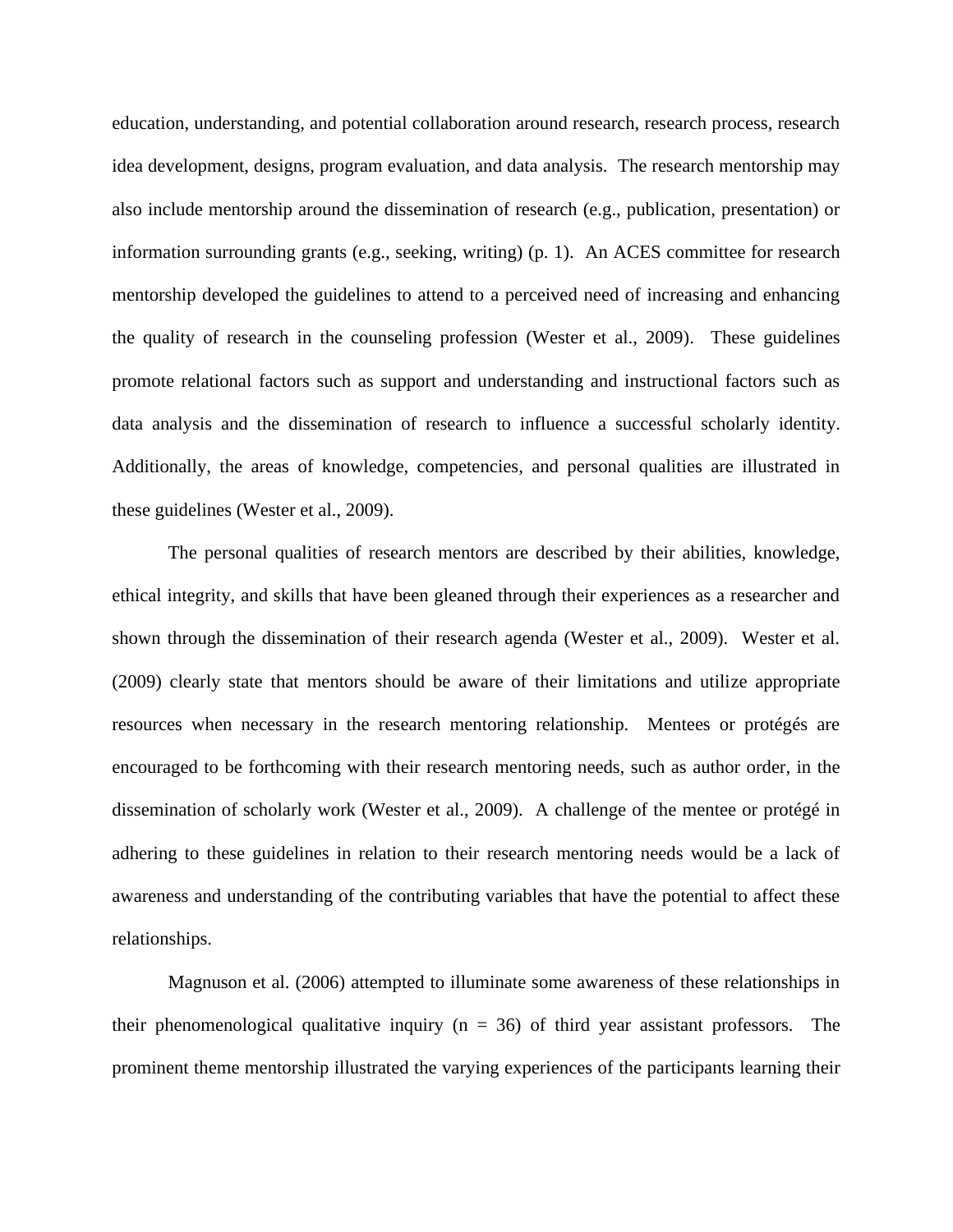specific research mentorship needs and the challenges faced in ascertaining that information. For example, one participant indicated significant dissatisfaction as a doctoral student in mentoring relationships due to professors not actively involving them in their research and writing agenda (Magnuson et al., 2006). Another participant reported an experience with a high level of satisfaction due to a senior colleague welcoming the new pretenured faculty member (Magnuson et al, 2006) and requesting their help with a current research article. Magnuson et al. (2009) expanded the scope of knowledge of the pretenured faculty experience as they moved through the tenure process  $(n = 22)$  in their qualitative study. Since the majority of the participants discussed mostly negative experiences, one important positive feature of academic satisfaction and success in navigating the tenure process was the relational aspect of supportive relationships with mentors. For example, one participant mentioned that a senior colleague that had offered to collaborate on scholarly work early in their career had been a source of continuous support in instructional and relational dimensions (Borders et al., 2012; Magnuson et al., 2009).

Briggs and Pehrsson (2008) in their quantitative study ( $n = 139$ ) used the Research Mentor Quality Questionnaire (RMQQ), to explore the research mentoring experiences designed to support pretenured faculty in counselor education. The RMQQ consisted of yes/no questions and checklist items to ascertain if the guidance that was provided to pretenured faculty actually influenced their professional success (Briggs & Pehrsson, 2008). The level of research productivity or professional success was measured within instructional factors such as the ability to determine the appropriate research methodology and develop appropriate research questions and the relational factors of the mentor's ability to provide support to and nurturance to the mentee or protégé (Briggs & Pehrsson, 2008). Three-fourths of Briggs and Pehrsson's (2008)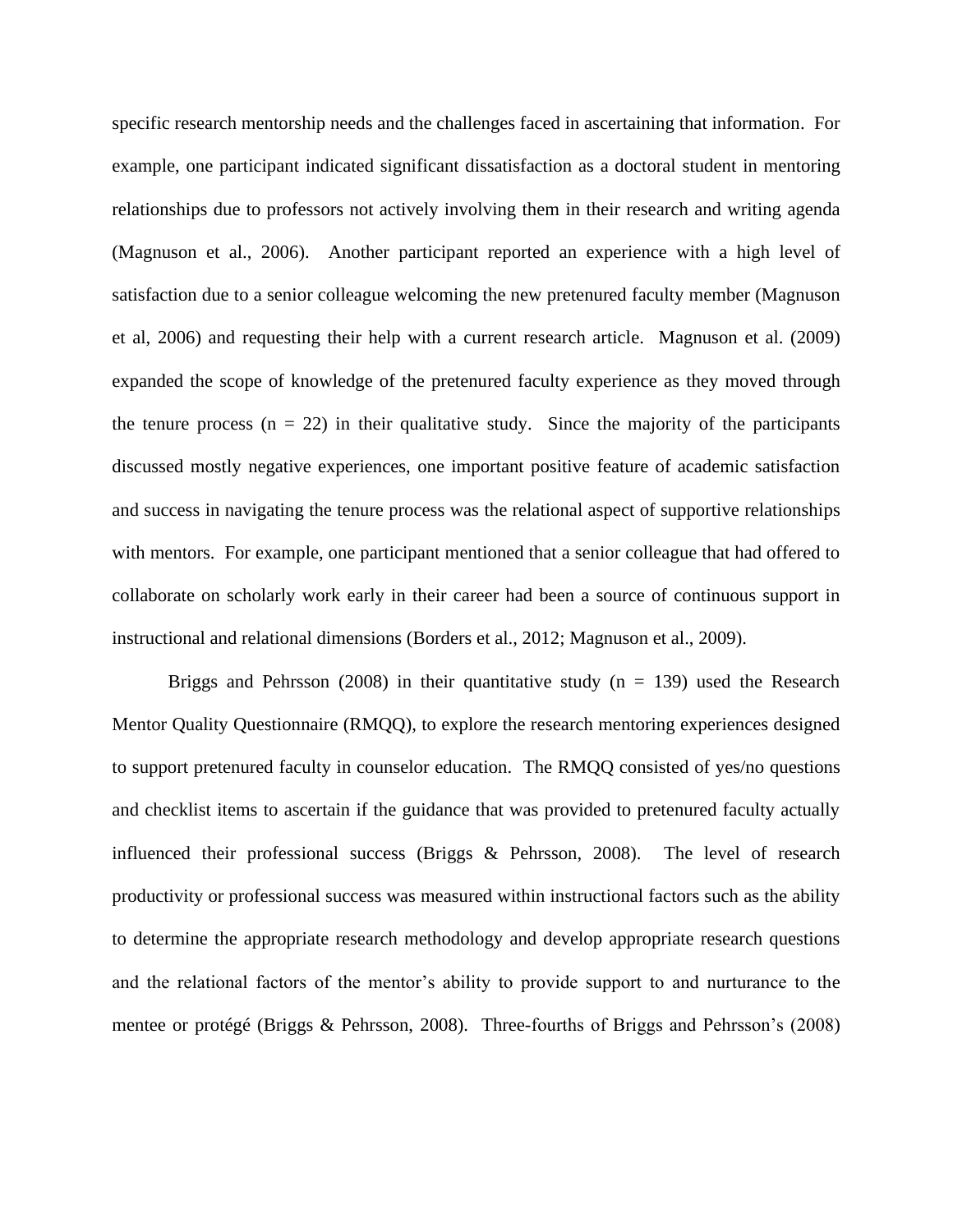total participants ( $n = 139$ ) reported that research productivity was measured by publications, presentations, and grant writing.

Similarly, Anekstein and Vereen (2018a) in their quantitative study explored the research productivity in regard to role-based mentorship of doctoral students in counselor education ( $n =$ 131) as defined by publications, presentations, and grant writing. Ragins and McFarlin's (1990) Mentor Role Instrument (MRI) was utilized to investigate the mentor roles in the career (instructional) dimension and the psychosocial (relational) dimension engaged by the research mentor to support the mentee or protégé. Results indicated that the mentee or protégé experienced an increase in research productivity by mentors who emulated the sponsor role which addressed but is not limited to the mentors' organizational influence or job attainment. Interestingly, Lamar and Helm's (2017) qualitative inquiry on the researcher identity development of counselor education doctoral students  $(n = 8)$  showed that relational factors such as encouragement and nurturance were very important components in research mentoring relationships. The hands-on research experience that Borders et al. (2014) discussed in a qualitative study of faculty members ( $n = 38$ ) in reference to their doctoral training and the intrinsic mentorship in the dissertation process (Okech et al., 2006) could be expanded to increase awareness and understanding of a mentee or protégé's research mentorship needs (Wester et al., 2009). Okech et al.'s (2006) quantitative inquiry of counselor education faculty (n  $= 167$ ), upon reflection of their own doctoral level training, found that they felt unprepared to effectually meet the needs of mentees or protégé's in areas that were not accentuated in their doctoral studies. Anekstein and Vereen's (2018b) conceptual dialogue of research mentorship implications for counselor education doctoral students called for more research in reference to this particular population in alignment with the proactive stance of the counseling profession. A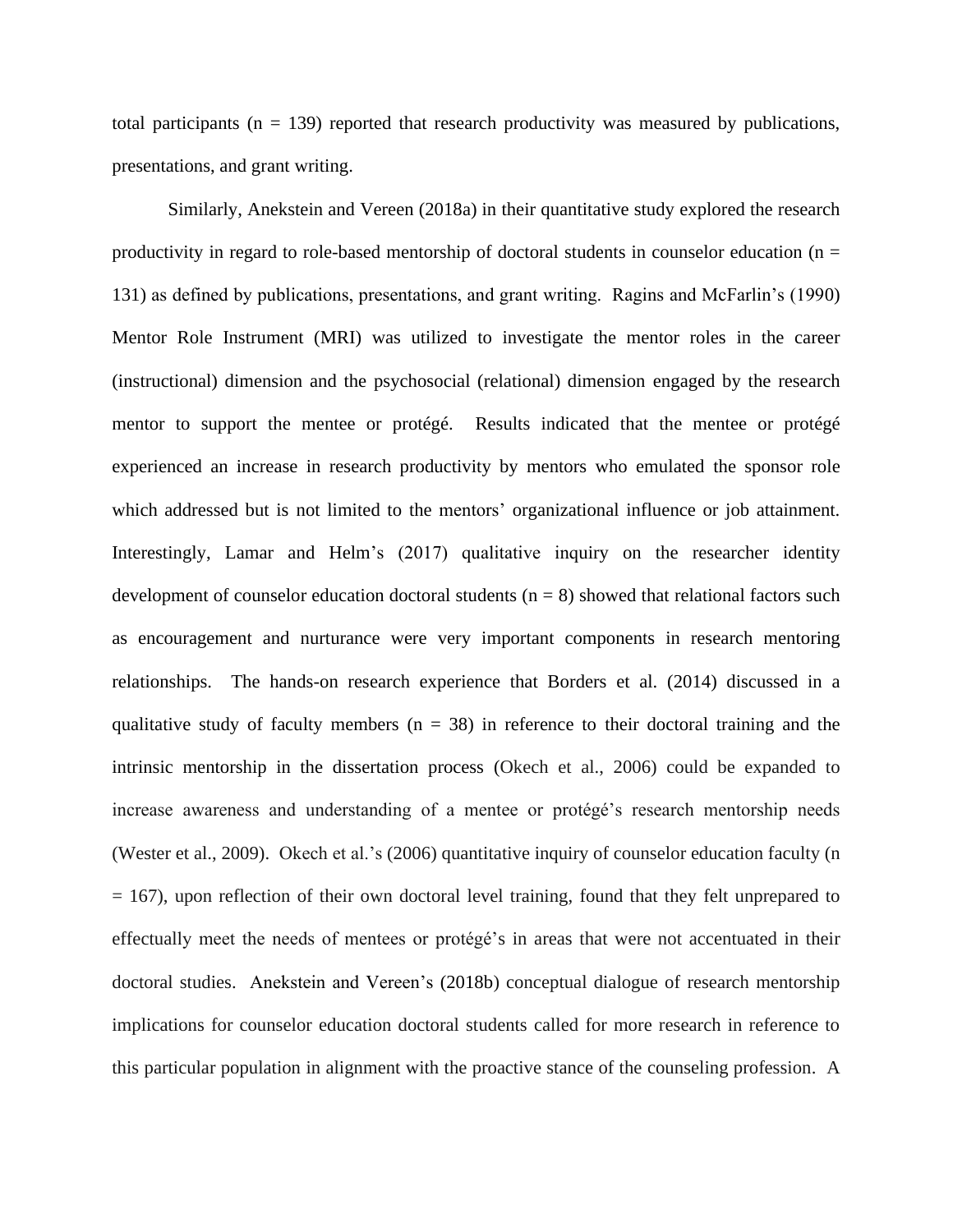formalized research mentorship program that included recommendations at the institutional level, department level, and for the individual doctoral student was delineated (Anekstein & Vereen, 2018b) which incorporated some evidence based research mentorship practices implemented for pretenured faculty.

#### **Method**

As awareness of the importance of research mentoring relationships has continued to increase in the counseling profession, this study endeavored to address the experiences of pretenured faculty and doctoral students in relation to productivity. The subsequent section will illustrate the methodology utilized to answer the following research questions:

## **Research Questions**

RQ 1: What are the group differences in the classification of productivity of pretenured faculty and doctoral students?

RQ 1.A: What are the main effects for the research mentor role in the classification of productivity of pretenured faculty and doctoral students?

RQ 1.B: What are the main effects for gender in the classification of productivity of pretenured faculty and doctoral students?

RQ 1.C: What are the interaction effects for the research mentor role and gender in the classification of productivity of pretenured faculty and doctoral students?

#### **Participants and Sampling Plan**

The data collected for this research to measure research productivity were sampled from pretenured faculty and doctoral-level students' enrolled in counseling programs in the United States.Purposeful sampling was employed for the subject population of doctoral students and pretenured faculty in counseling programs.Doctoral level and masters level counseling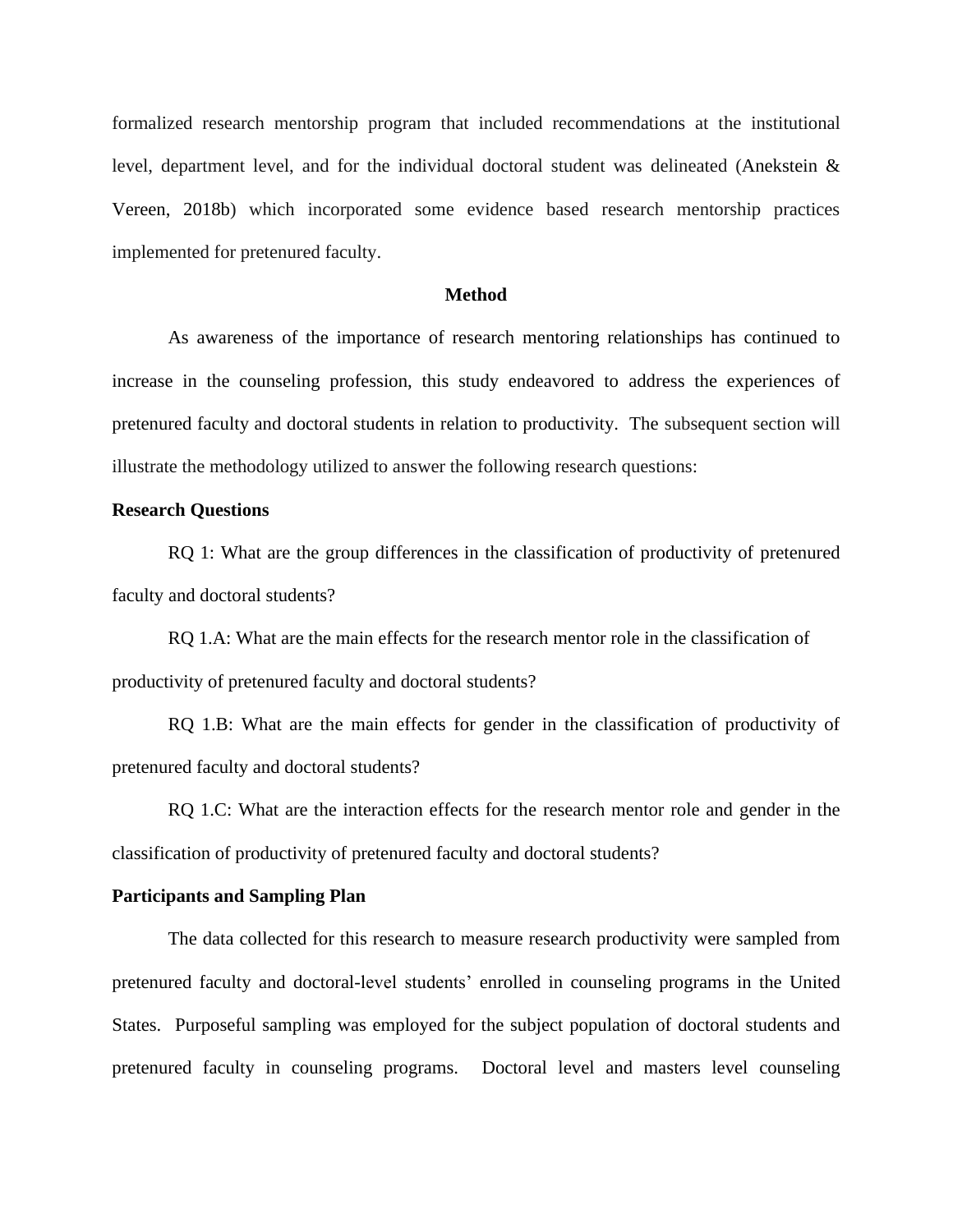programs in the United States were identified for potential participants. Contact information was collected, specifically names, email addresses, and academic rank, for department chairs, faculty designees, and the pretenured faculty employed by the identified institutions.

# **Procedure**

Once IRB approval was obtained, the department chairs, faculty designees, and individual pretenured faculty received an electronic correspondence that requested participation of the individual or a request to forward the information to their doctoral students. The electronic correspondence consisted of a cover letter outlining a description of the research study and a link to the web-based tool Survey Monkey. The link directed the potential participants to the electronic informed consent and the questionnaires. The department chairs and faculty designees were asked to forward the correspondence to their doctoral students and request that the students participate in the research study. In addition, the department chairs and faculty designees were asked to respond to the principal investigator and indicate whether or not the electronic correspondence has been forwarded to their doctoral students. Individual pretenured faculty were just sent the electronic correspondence and had no further contact with the principal investigator. Once the pretenured faculty members or doctoral students agreed to participate by electronically signing the informed consent, they were directed to complete Ragins and McFarlin's (1990) Mentor Role Instrument (MRI) and the demographic questionnaire (Ragins & Cotton, 1999). The expected time frame for completion of the participant data was approximately fifteen minutes.

The anonymous participant data was downloaded from the web-based tool Survey Monkey directly to the principal investigator's password protected computer.The Statistical Package for the Social Sciences (SPSS) version 24.0 was utilized to execute data analysis.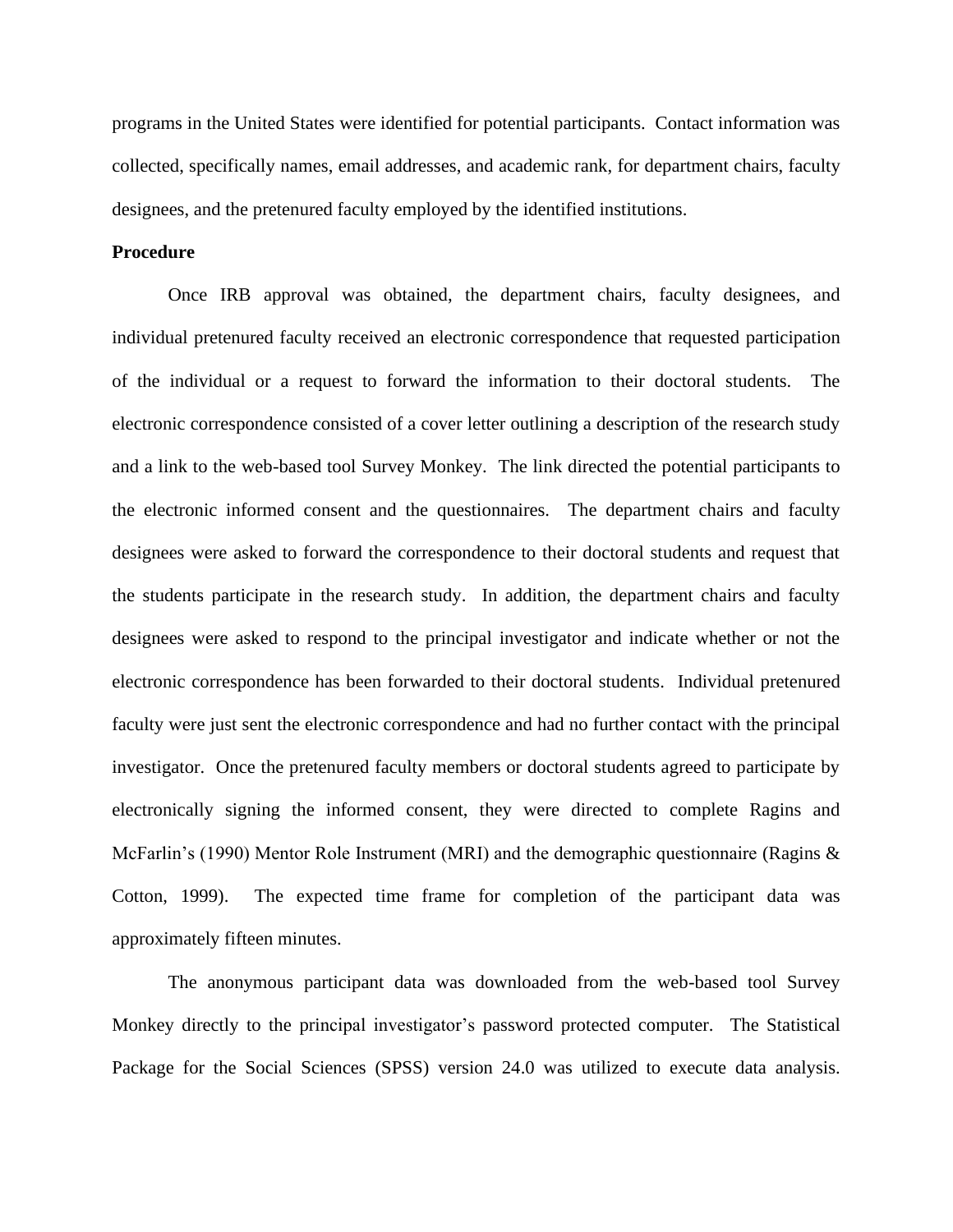Frequency distributions were conducted on the demographic data provided by the participants through a demographic questionnaire. Since typical demographic information such as gender and region was collected from the questionnaire, the classification of research productivity as defined by publications, presentations, and grants was also compiled from this instrument to answer the primary and supplementary research question.

The primary research question explored the group differences in the classification of productivity of pretenured faculty and doctoral students utilizing a factorial Multivariate Analysis of Variance (MANOVA). Each research mentor role was identified as a primary role by the participants that had high scores on each of the corresponding items in Mentor Role Instrument (MRI) and by at least 10 participants selecting these role-based behaviors. In the analysis process, primary mentor roles were coded as a dichotomous variable to determine if the participants' research mentors were manifesting these roles. Through this coding, all statistically significant results determined that research mentors were emulating each of these roles and were indicated by the univariate analysis, mean, and standard error values. The relevant research mentor roles reflected directionality of the mean and standard error values as reported by "primary" and "N/A."

While the directionality of results is an important part of conducting a factorial MANOVA, there are also several assumptions that were met in the data analysis process (Tabachnick & Fidell, 2019). The first set of assumptions which included the independence of observations, adequate sample size, and missing data were met through the sampling plan. The second set of assumptions which included multivariate normality, linearity, and outliers were investigated though, skewness, kurtosis, outliers, scatterplots, histograms, and power analysis. The third set of assumptions which included homogeneity of co-variance matrices and the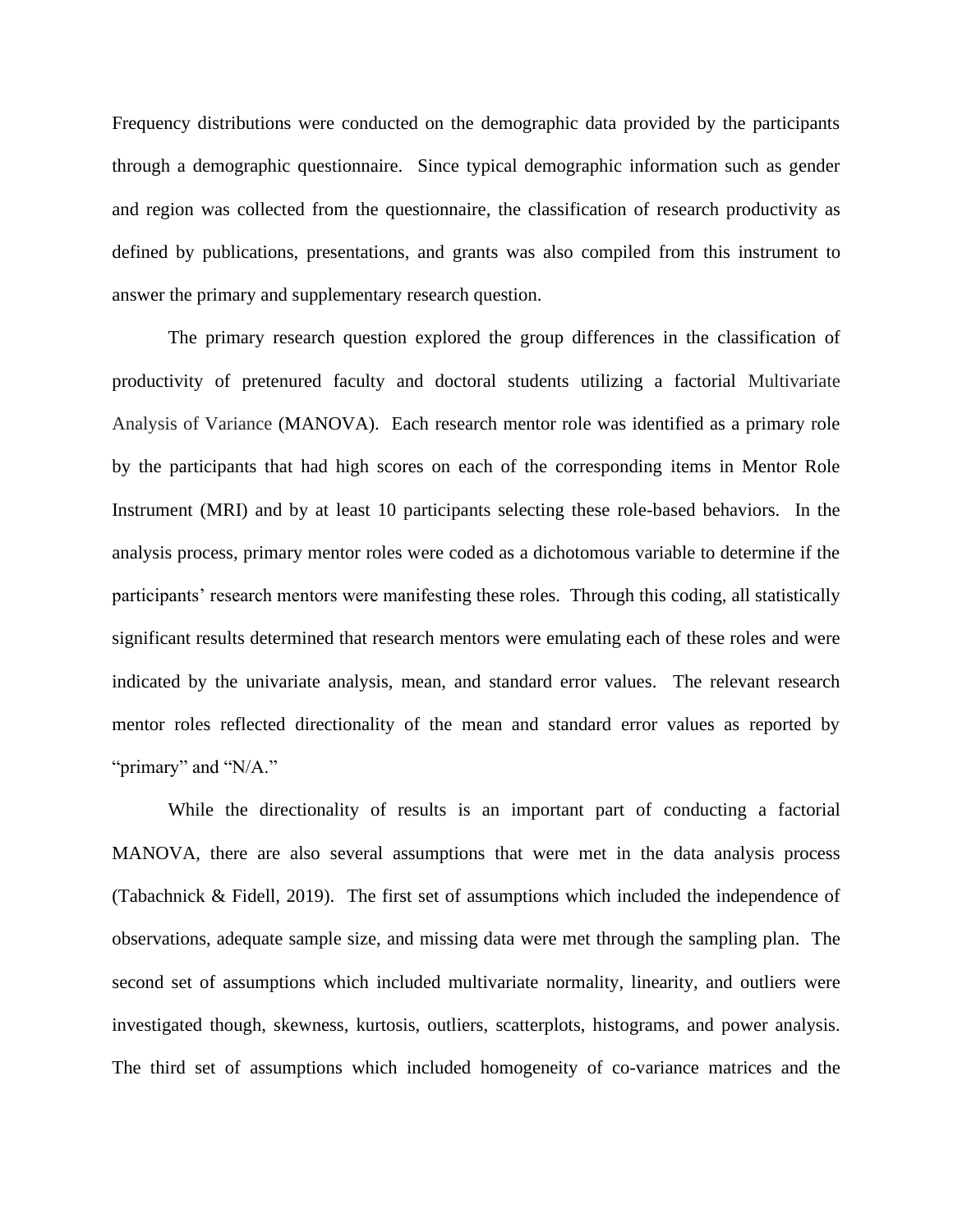absence of multicollinearity were evaluated by conducting correlation analyses among the dependent variables and by a thorough analysis of the standard deviations of each cell.

## **Instrumentation**

### *The Mentor Role Instrument (MRI)*

To ascertain the specific data analyzed though the factorial MANOVA and descriptive statistics regarding the research mentor roles, the MRI was implemented for this study. The MRI is comprised of 37 prompts, which discerns role-based behaviors a mentor will portray in the career (instructional) and psychosocial (relational) dimensions of the mentoring relationship. The five mentoring roles in the career (instructional) dimension subscale are determined by the mentors' ability to: sponsor, coach, protect, challenge, and promote and measured by 15 items total, which is three items for each role (Dilmore et al., 2010). The six mentoring roles in the psychosocial (relational) dimension subscale are determined by the mentors' engagement as: a friend, social associate, parent, role model, counselor, and acceptor and measured by 18 items total, which is three items for each role (Dilmore et al., 2010). Responses are elicited though a 7 point Likert scale ranging from "Strongly Disagree" to "Strongly Agree." All prompts start with "My mentor," and include sample prompts such as: "provides support and encouragement," "represents who I want to be," and "thinks highly of me" (Dilmore et al., 2010; Ragins & McFarlin, 1990).

The MRI was originally created to delineate the mentor roles utilized in cross-gender relationships (Ragins & McFarlin, 1990). The participants were sampled from employees of three research and development organizations in the southwestern United States ( $n = 510$ ), which served as the norming population and approximately  $35\%$  (n = 181) of the respondents indicated a cross-gender mentoring relationship. Reliability coefficients for the mentor roles based on the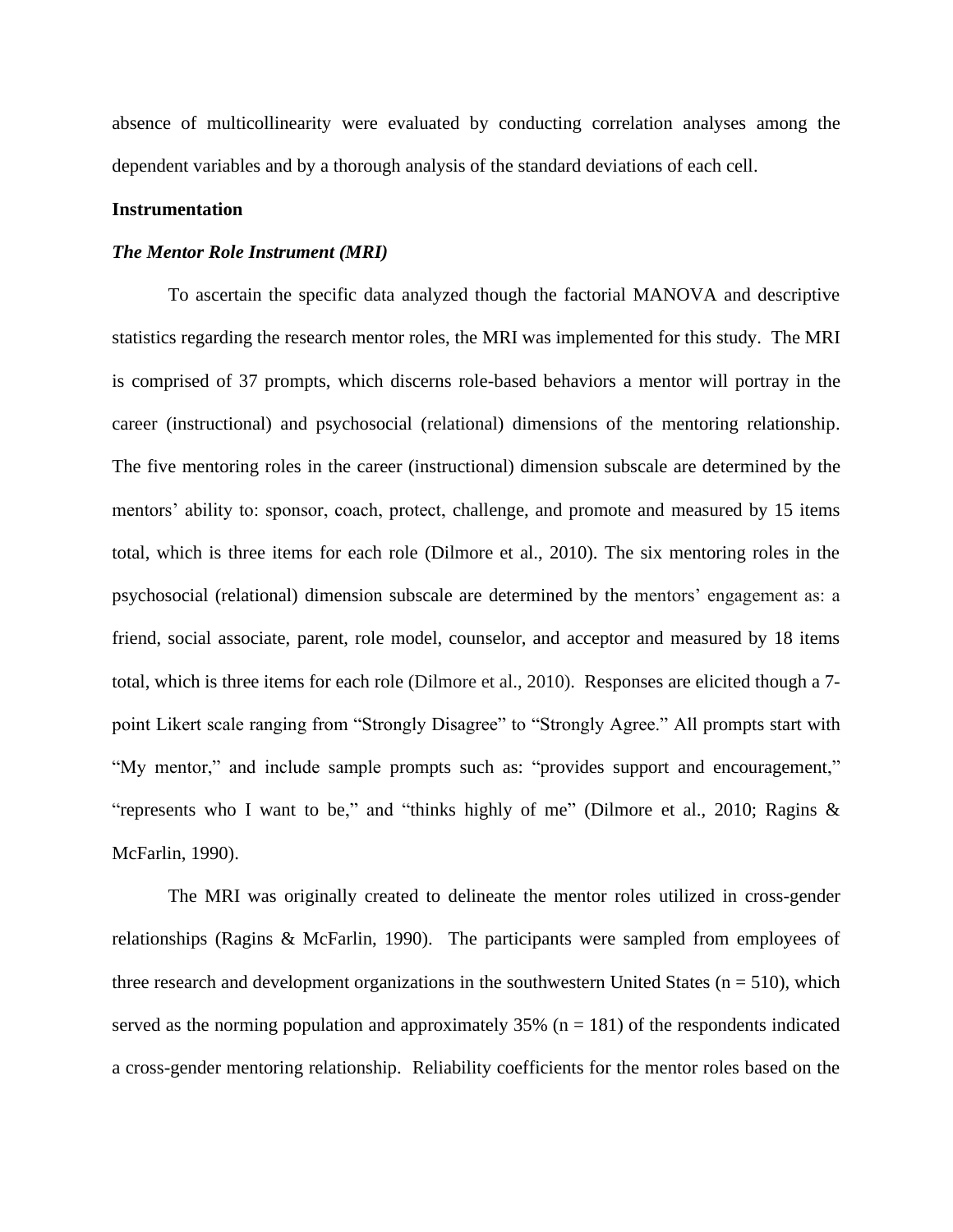sampled participants' data ( $n = 181$ ) ranged from .66 to .94. An additional four prompt satisfaction scale was added to the measure in Ragins and Cotton's (1999) study on the effects of gender composition on the mentoring relationship. The coefficient alpha level of the eleven mentor roles based on the sampled participants' data ( $n = 614$ ) ranged from .63 to .91 and the satisfaction subscale prompts has a coefficient alpha level of .83 (Ragins & Cotton, 1999).

#### *The Demographic Questionnaire*

The classification of productivity that the research mentor emulated in the course of the study was measured by a demographic questionnaire as defined by publications, presentations, and grants. Each productivity variable had three designations such as publications were delineated as peer-reviewed articles, book or book chapters, and other publications. Presentations were differentiated by national, regional, and local presentations and grants were categorized by national, campus grants, and other grants. In addition, extraneous variables were integrated into the demographic questionnaire to control for as part of the statistical analysis (Tabachnick & Fidell, 2019). Measures of central tendency and frequency distributions were tabulated to contextualize the data of the sampled participants.

#### **Results**

#### **Participant Descriptive Statistical Data**

The initial sample consisted of 266 participants ( $n = 266$ ) and after all of the participants with missing data were removed a final sample size of 207 participants ( $n = 207$ ) was established.The ages of the participants' (n = 207) ranged from 24 years old to 71 years old with a median age of 42.5 years old and a mode of 30 years old. The majority of the participants identified gender as female ( $n = 154$ , 74.4%) and 25.6% ( $n = 53$ ) of the participants identified gender as male. In addition, a significant majority of the participants classified their ethnic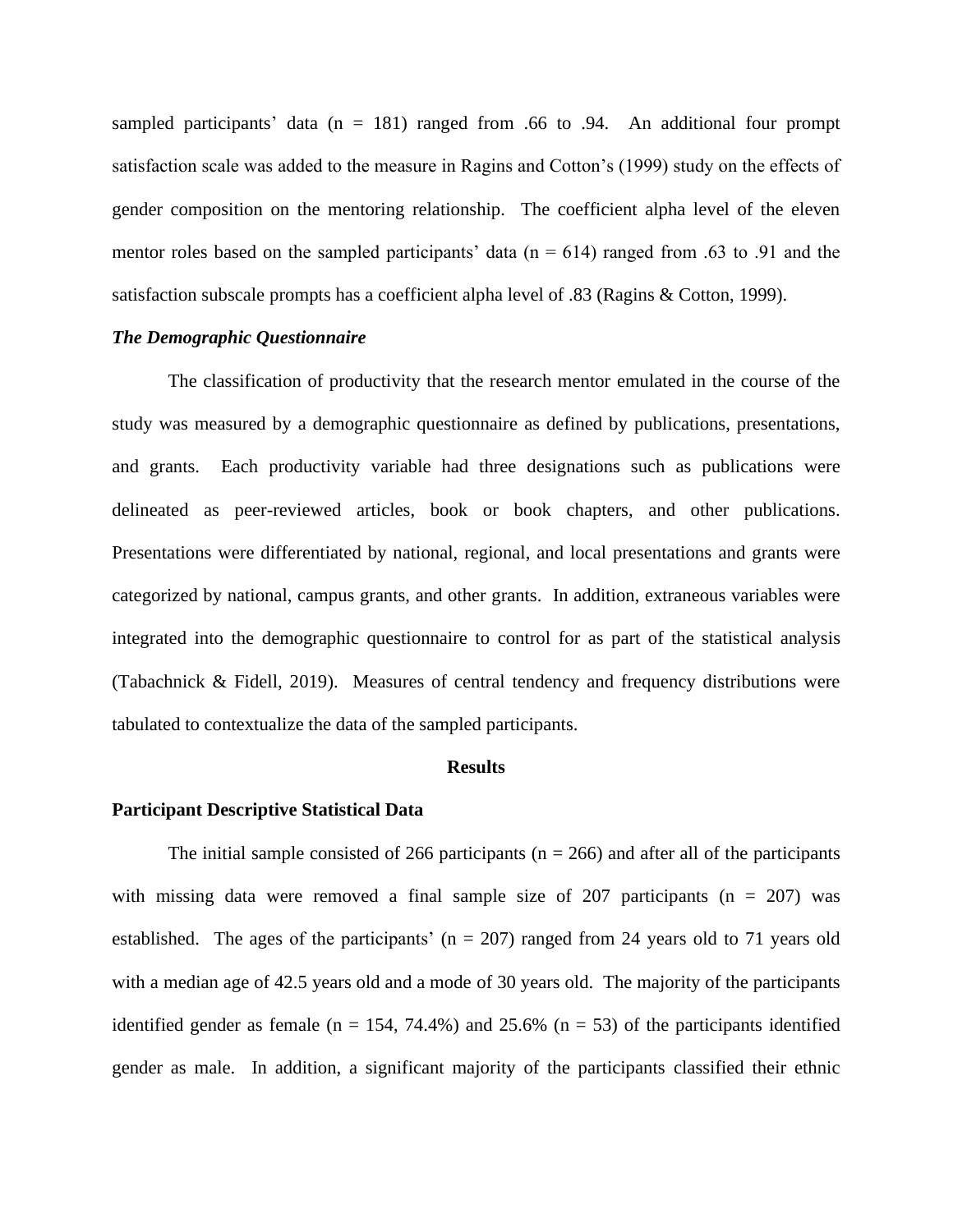identity as White (Non-Hispanic) (n = 155, 74.9%), affectional orientation as heterosexual (n = 178, 86.0 %), and relationship status as married ( $n = 116, 56.0$ %). About half of the participants were from the southern region ( $n = 115, 55.6\%$ ) and about 30% of the participants were from the midwestern region ( $n = 59, 28.5\%$ ). 196 (94.7%) of the participants were enrolled or working at programs accredited by the Council for Accreditation of Counseling and Related Educational Programs (CACREP).

Nearly three quarters (75.8%) of the participants reported the academic rank of their research mentor as a tenured faculty member ( $n = 157$ ) and more than half ( $n = 137, 66.2\%)$ indicated that of their research mentors were counseling faculty members at their current institution. Similar to the participants' data, the majority of the research mentors ( $n = 161$ , 77.8%) were identified as White (Non-Hispanic) and yet the identified gender did not have as significant of a disparity between female ( $n = 117, 56.5$ %) and male ( $n = 83, 40.1$ %) research mentors.

#### **Factorial MANOVA**

The research mentor roles of sponsor, challenger, friend, social associate, and acceptor all yielded significant effects. All of the results are primarily associated with small effect sizes of less than .10. The multivariate and univariate analysis have been reported by the research mentor role to answer each supplementary research question and to illustrate the specific variables synonymous with significant effects.

*Table 1. MANOVA results for Research Mentor Roles and Productivity (n = 207)*

| Source                 | Wilks Lambda | Omnibus F | dt 1 | df2 |          |
|------------------------|--------------|-----------|------|-----|----------|
| Sponsor Role           | .952         | 3.412     |      | 201 | .018     |
| <b>Challenger Role</b> | .936         | 4.588     |      | 201 | .004     |
| Friend Role            | .915         | 6.244     |      | 201 | ${<}001$ |
| Social Associate Role  | .938         | 4.417     |      | 201 | .005     |
| <b>Acceptor Role</b>   |              | 6.368     |      | 201 | .00      |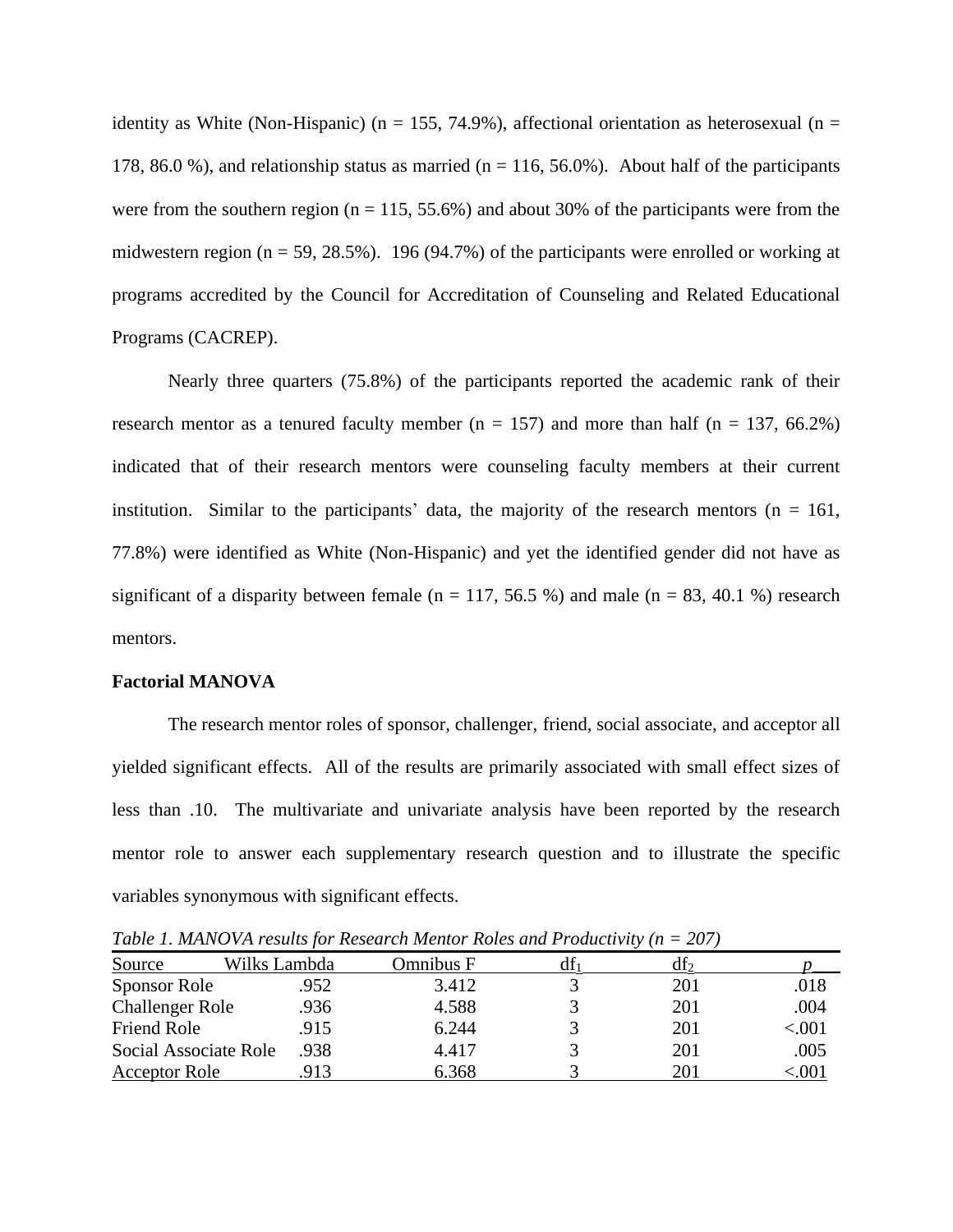The multivariate data analysis revealed a significant effect of the sponsor role (Wilk's Lambda = .952,  $F(3, 201) = 3.412$ ,  $p = .018$ ) on the total amount of research productivity specified as publications, presentations, and grants. In the follow-up univariate analysis, there was a significant effect of the sponsor role on the number of publications  $(F(1, 203) = 6.880, p =$ .009, "primary" mean **=** 8.596(.489), "N/A" mean = 6.783(.488)). However, there was no significant effect of the sponsor role on the number of presentations  $(F(1, 203) = .065, p = .799,$ "primary" mean = 13.905(.888), "N/A" mean = 13.585(.887)) and the number of grants  $(F(1,$ 203) = .079, p = .779, "primary" mean = 5.303(.354), "N/A" mean = 5.443(.354)). In addition, multivariate analysis also determined that there was no significant effect of gender (Wilk's Lambda = .992,  $F(3, 201) = .520$ ,  $p = .669$ ) on the total amount of research productivity. All results in this section are primarily associated with small effect sizes (less than .10).

The multivariate data analysis indicated a significant effect of the challenger role (Wilk's Lambda = .936,  $F(3, 201) = 4.588$ ,  $p = .004$ ) on the total amount of research productivity specified as publications, presentations, and grants. In the follow-up univariate analysis, there was a significant effect of the challenger role on the number of grants  $(F(1, 203) = 11.039, p =$ .001, "primary" mean = 4.604(.339), "N/A" mean = 6.203(.342)). However, there was no significant effect of the challenger role on the number of publications  $(F(1, 203) = .069, p =$ .792, "primary" mean = 7.633(.499), "N/A" mean = 7.820(.504)) and the number of presentations  $(F(1, 203) = 5.307$ ,  $p = .022$ , "primary" mean = 12.395(.865), "N/A" mean = 15.226(.873)). In addition, multivariate analysis also determined that there was no significant effect of gender (Wilk's Lambda = .993,  $F(3, 201) = .541$ ,  $p = .717$ ) on the total amount of research productivity.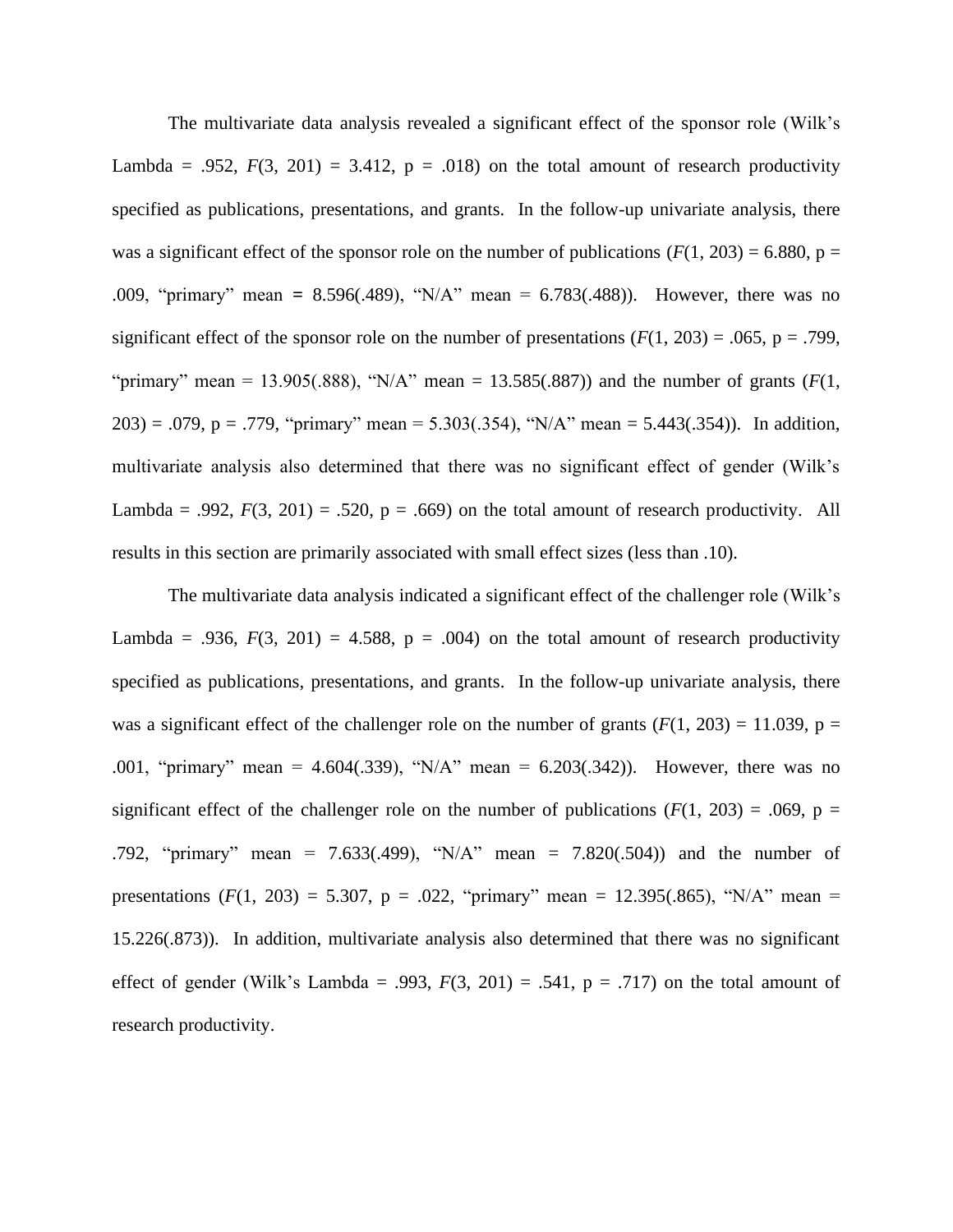The multivariate data analysis illuminated a significant effect of the friend role (Wilk's Lambda = .915,  $F(3, 201) = 6.244$ ,  $p < .001$ ) on the total amount of research productivity specified as publications, presentations, and grants. In the follow-up univariate analysis, there was a significant effect of the friend role on the number of publications  $(F(1, 203) = 7.527, p =$ .007, "primary" mean = 8.273(.407), "N/A" mean = 6.121(.671)).However, there was no significant effect of the friend role on the number of presentations  $(F(1, 203) = .905, p = .343,$ "primary" mean = 14.150(.729), "N/A" mean = 12.814(1.201)) and the number of grants ( $F(1, 1)$ 203) = 2.190, p = .140, "primary" mean = 5.165(.290), "N/A" mean = 5.992(.478)). In addition, multivariate analysis also determined that there was no significant effect of gender (Wilk's Lambda =  $1.000$ ,  $F(3, 201) = .008$ ,  $p = .999$ ) on the total amount of research productivity.

The multivariate data analysis showed a significant effect of the social associate role (Wilk's Lambda = .938,  $F(3, 201) = 4.417$ ,  $p = .005$ ) on the total amount of research productivity specified as publications, presentations, and grants. In the follow-up univariate analysis, there was a significant effect of the social associate role on the number of publications  $(F(1, 203) =$ 12.603, p = .000, "primary" mean = 10.317(.802), "N/A" mean = 7.164(.381)).However, there was no significant effect of the social associate role on the number of presentations  $(F(1, 203) =$ 1.478, p = .226, "primary" mean = 15.344(1.461), "N/A" mean = 13.377(.695)) and the number of grants  $(F(1, 203) = 1.032$ ,  $p = .311$ , "primary" mean = 5.896(.585), "N/A" mean = 5.238(.278)).In addition, multivariate analysis also determined that there was no significant effect of gender (Wilk's Lambda = .991,  $F(3, 201) = .621$ ,  $p = .602$ ) on the total amount of research productivity.

The multivariate data analysis illustrated a significant effect of the acceptor role (Wilk's Lambda = .913,  $F(3, 201) = 6.368$ ,  $p < .001$ ) on the total amount of research productivity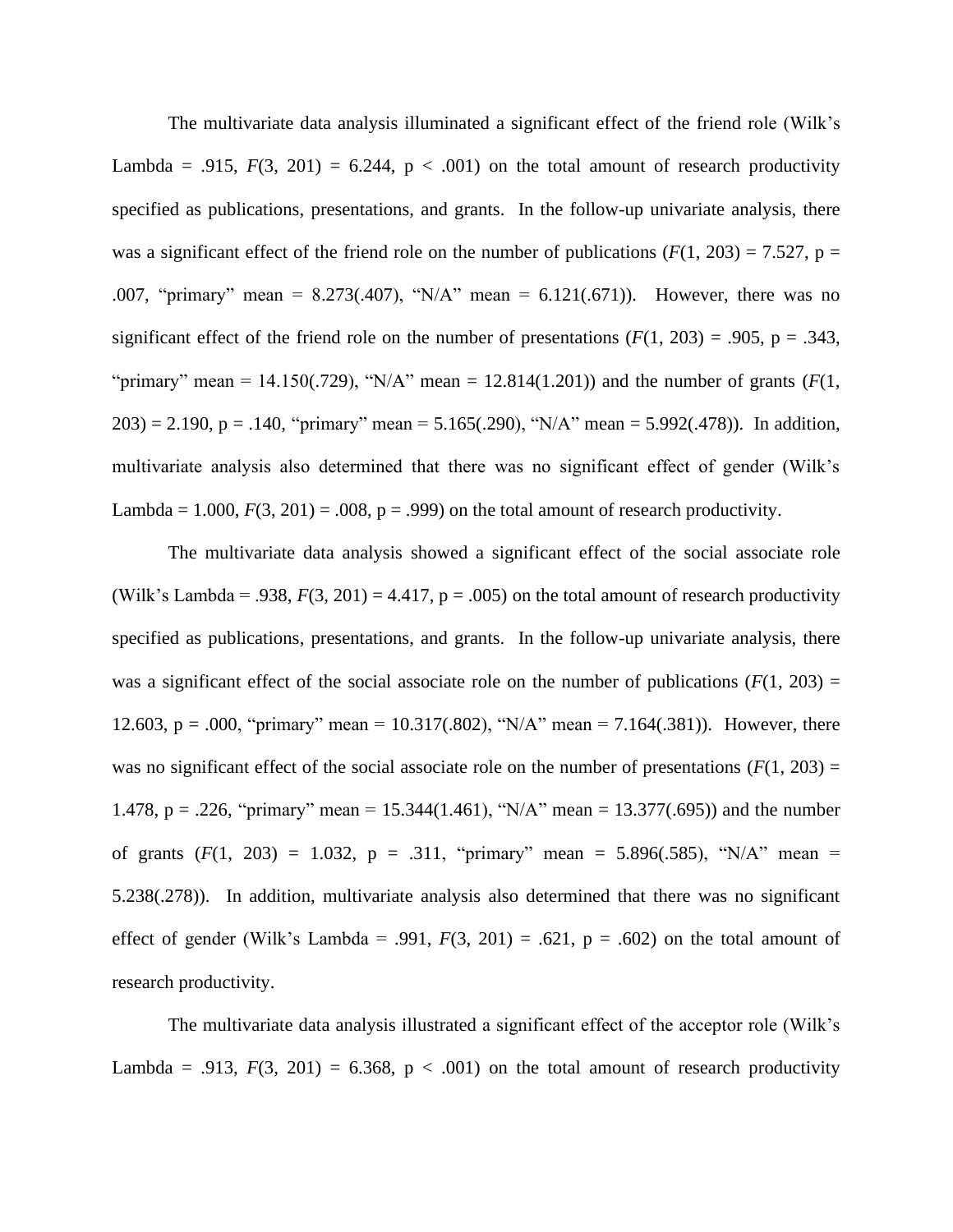specified as publications, presentations, and grants. In the follow-up univariate analysis, there was a significant effect of the acceptor role on the number of publications  $(F(1, 203) = 9.471$ ,  $p =$ .002, "primary" mean = 8.233(.386), "N/A" mean = 5.593(.766)).However, there was no significant effect of the acceptor role on the number of presentations  $(F(1, 203) = 1.108, p =$ .294, "primary" mean = 14.090(.697), "N/A" mean = 12.461(1.383)) and the number of grants  $(F(1, 203) = 1.314, p = .253$ , "primary" mean = 5.230(.278), "N/A" mean = 5.939(.552)). In addition, multivariate analysis also determined that there was no significant effect of gender (Wilk's Lambda = .999, *F*(3, 201) = .062, p = .980) on the total amount of research productivity**.** 

#### **Discussion**

The research questions explored the group differences in the classification of productivity of pretenured faculty and doctoral students utilizing a factorial MANOVA. The research mentor roles of sponsor, challenger, friend, social associate, and acceptor all yielded significant effects, which were primarily associated with small effect sizes of less than .10. While limitations did exist, the implications of this research support the importance of obtaining quantifiable data exploring research mentoring relationships from a preventative lens in alignment with the counseling profession.

#### **Implications**

The existing literature supports research mentoring relationships and have examined its critical role in the counseling profession (Anekstein & Vereen, 2018b; Briggs & Pehrsson, 2008; Borders et al., 2012; Magnuson et al., 2006; Magnuson et al., 2003; Martina et al., 2014; Okech et al., 2006).This study has provided empirical evidence that expands the scope of the current research and attempts to add to the dearth of quantitative literature regarding pretenured faculty and doctoral student perceptions of role-based research mentoring relationships in counselor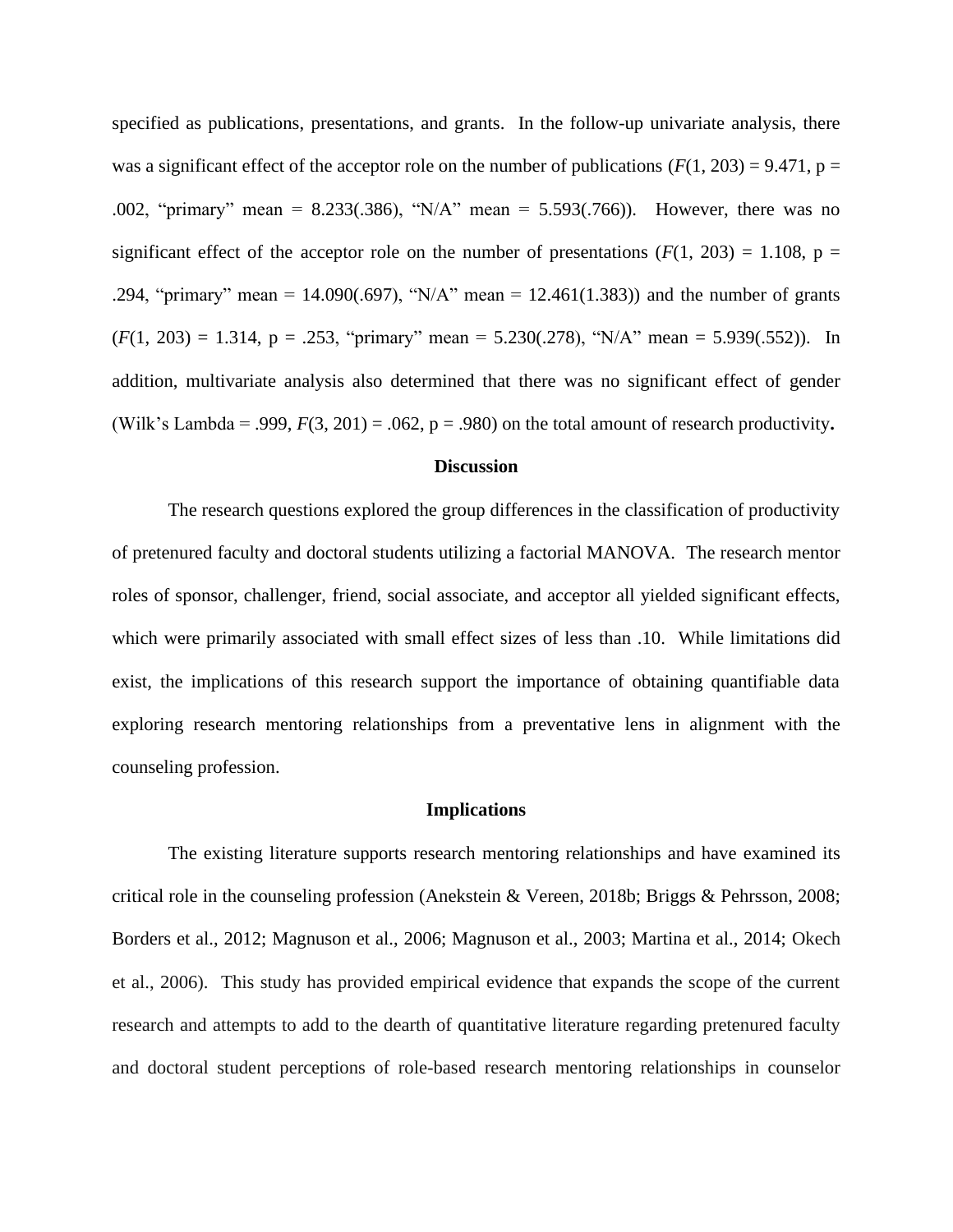education. By specifically exploring the research mentor roles utilized and the classification of productivity this study contributes to the scholarly discourse in multiple ways.

Current research has suggested that effective mentoring relationships are role-based, which is supported by the findings from this study (Anekstein & Vereen, 2018a; Casto et al., 2005; Dilmore et al., 2010; Ragins & McFarlin, 1990) and yet specific quantitative data to support this assertion is limited. However, this study illustrated an empirically role-based relationship between the five specific roles of the sponsor, challenger, friend, social associate, and acceptor roles on research productivity**.** Counselor educators may utilize this knowledge by setting up formal research mentoring programs (Anekstein & Vereen, 2018b) in their institutions with a specific implementation timeline that focus on each of these roles as a way of increasing research productivity.Assigning tasks that push the mentee into developing new skills is an aspect of the challenger role, which indicated an increased level of productivity in the grants variable. Therefore, research mentors may encourage mentees or protégés to participant in professional development opportunities such as a workshop on advanced statistical analysis or grant writing. The mentors may also attend these workshops on a regular basis such as once a month with the mentee or protégé to provide support and encouragement in alignment with the friend role and create opportunities for outside the work setting interactions in alignment with the social associate role. Also, since an aspect of the sponsor role is that the research mentor utilizes influence in the organization to benefit the mentee or protégé, mentors could provide additional opportunities for visibility in the organization such as co-collaborating on a faculty development initiative. An example of such an initiative could be creating a virtual writing group experience that benefits the faculty, staff, and graduate students at that particular university. In addition, the mentors could demonstrate their ability to see the mentee or protégé as a competent professional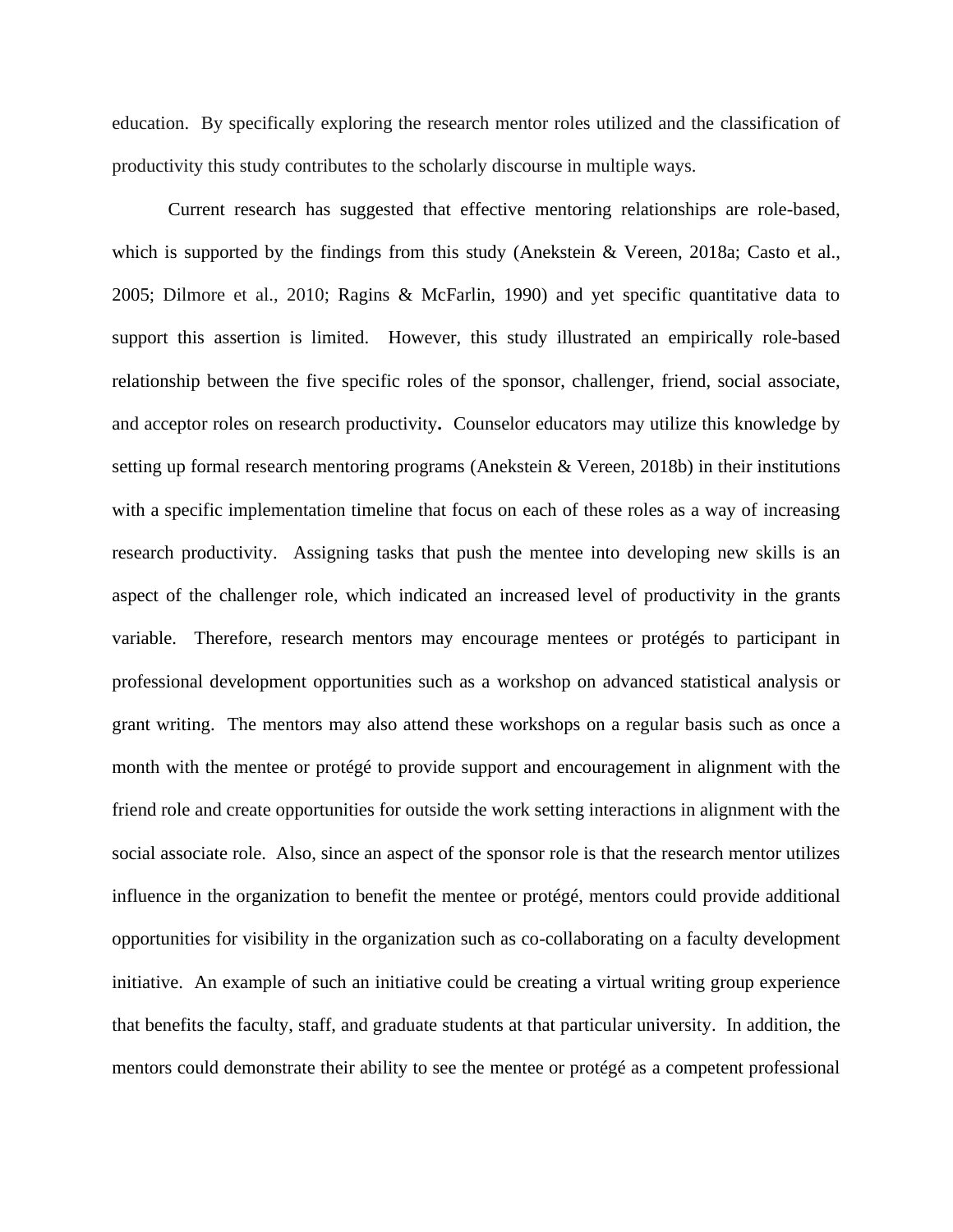in alignment with the acceptor role by creating opportunities for the university stakeholders such as administrators to interact directly with the mentee or protégé. These opportunities will allow the mentee or protégé to communicate the details of the faculty development initiative and illustrate their knowledge and creativity which can impact future employment in a university setting for doctoral students or the current promotion and tenure status of pretenured faculty. Research mentors may encourage their university and department colleagues to adopt similar practices within their own mentoring relationships, which in turn could facilitate stronger research mentorship practices to increase productivity.In addition, this influence could be implemented systemically with built in checkpoints for the mentee or protégé (Anekstein & Vereen, 2018b). For example**,** in the pretenured faculty or doctoral student's first year they could collaborate with their mentor on co-creating a scholarly work.

Pretenured faculty and doctoral students possessing this knowledge and empirical support for research mentorship experiences will now be in a better position to adhere to the ACES research mentorship guidelines (Wester et al., 2009). By obtaining the knowledge gained from this study, mentees will be able to clearly state their needs in regard to instructional (career) factors such as research design, which is congruent with the ACES guidelines and communicate more effectively the relational (psychosocial) aspects as supported in the data by the friend role and social associate role within their research mentoring relationship. This may be demonstrated through connections with professional colleagues at conferences or through meaningful experiences such as interest networks or social engagements (Casto et al., 2005; Coaston, 2019). These statistically significant roles will assist doctoral students and pretenured faculty in adhering to Wester et al.'s (2009) guidelines that mentees or protégés recognize their research mentoring needs and allow them to be forthcoming with that information. Since this research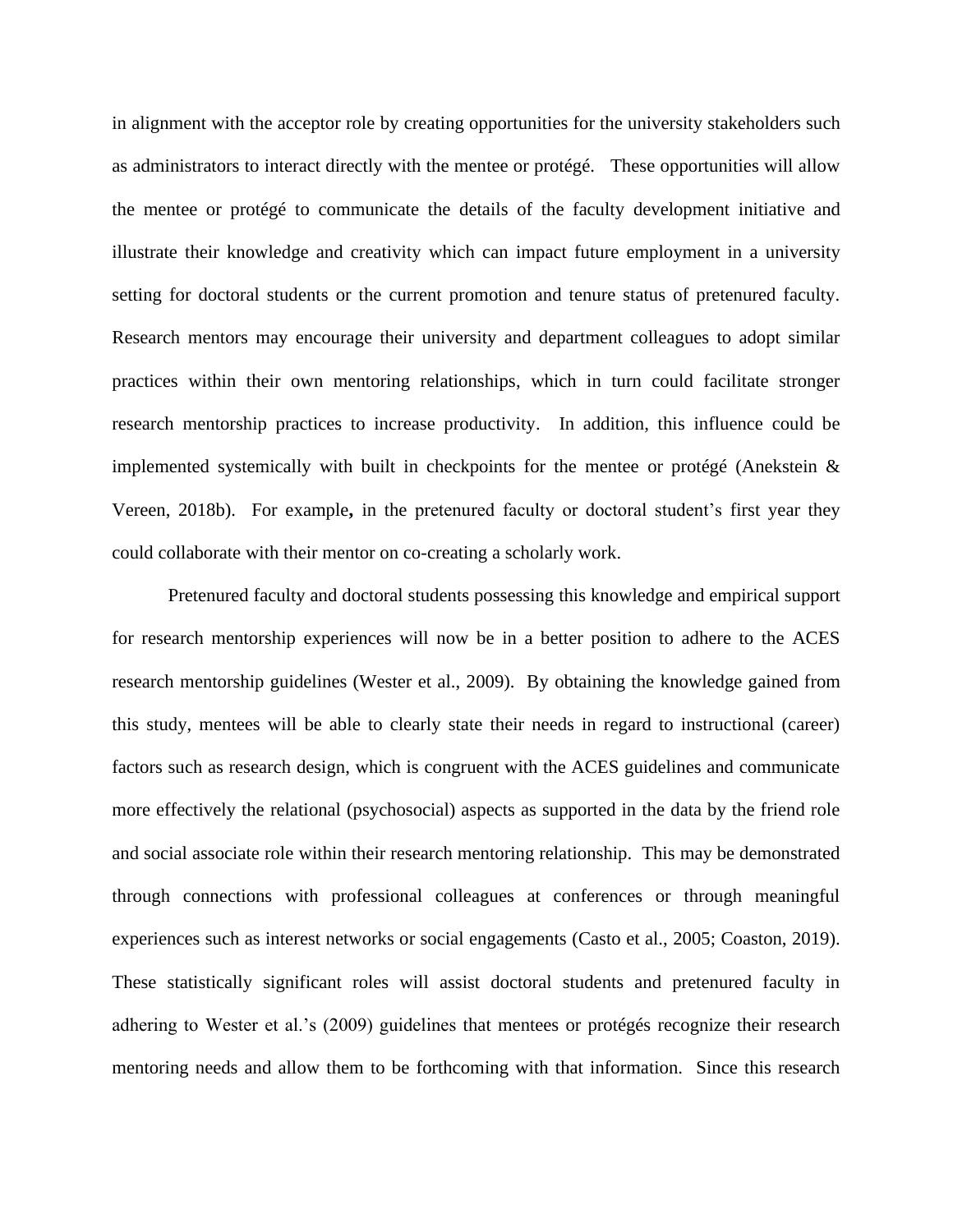study identified the research mentor roles that increase pretenured faculty and doctoral student productivity, mentees or protégés would have more of the tools necessary to share their needs with their research mentor. This could impact the field of counseling by increasing the amount of quality scholarly discourse to further legitimize and advance the profession.

#### **Limitations**

While this study has the potentiality of providing significant implications for the counseling profession regarding research mentorship there are certain limitations that must be addressed. One limitation was the format of the sampling plan. The department chairs and faculty designees of doctoral students were asked to contact the principal investigator in regard to the online survey distribution. Yet, not all department chairs and faculty designees indicated whether or not the electronic correspondence had been sent to their doctoral students which potentiality influenced the available participant data.

Another limitation was that the participant data ( $n = 207$ ) was collected in an online selfreport survey which could have induced socially desirable responses. Also, the demographic survey within one category of the online self-report survey had participants indicate a book or book chapter as one type of publication with no opportunity to differentiate between the types. This can have a significant disparity in participants' data set grouping and would need to be separated for future research. Although participant responses did indicate statistical significance and the sample size was acceptable for the purposes of this study, it did not reach the desired number for generalizable results which is another limitation of the study (Field, 2018). In addition, since a large number of participants identified as White (Non-Hispanic) ( $n = 155$ , 74.9%), heterosexual (n = 178, 86.0 %), and female (n = 154, 74.4%) another limitation would be the necessity of a more diversified sample of participants. Also, since about 80% of the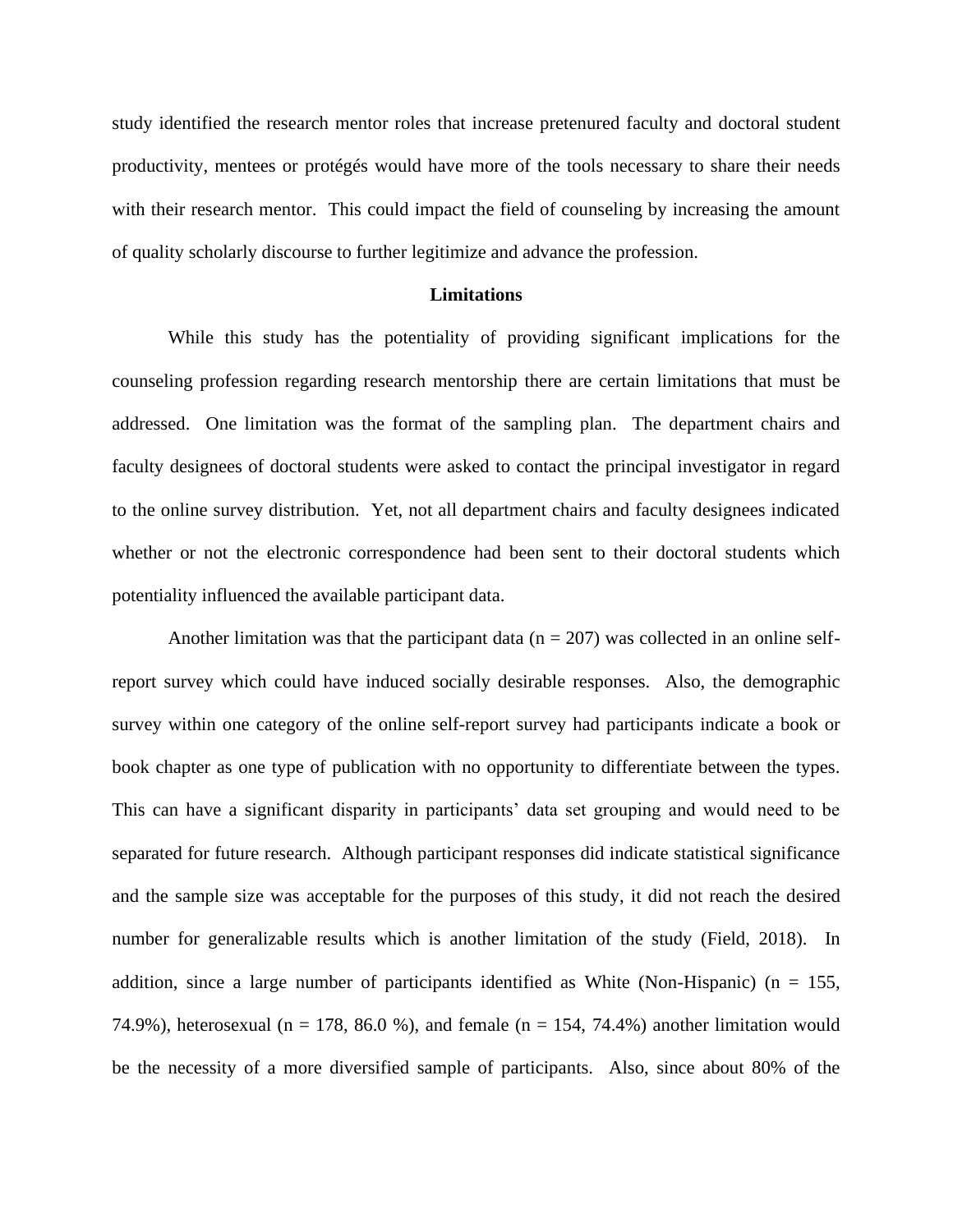participants were based in the southern region ( $n = 115, 55.6\%$ ) and midwestern region ( $n = 59$ , 28.5%) the opportunity to obtain a representative sample of all pretenured faculty and doctoral students in the underrepresented regions was limited and would need to be addressed in future research.

# **Recommendations for Future Research**

While this study provided significant insight in the research mentoring relationships of pretenured faculty and doctoral students in counselor education, and added to the current scholarly discourse, there is still a need for future research. One recommendation would be to conduct a qualitative research study utilizing a phenomenological approach to ascertain the in depth lived experiences of pretenured faculty and doctoral students in the counseling profession. Another recommendation would be to generate a longitudinal quantitative or qualitative inquiry that could ascertain the experiences of doctoral students from their training programs and continue to follow them throughout the tenure and promotion process.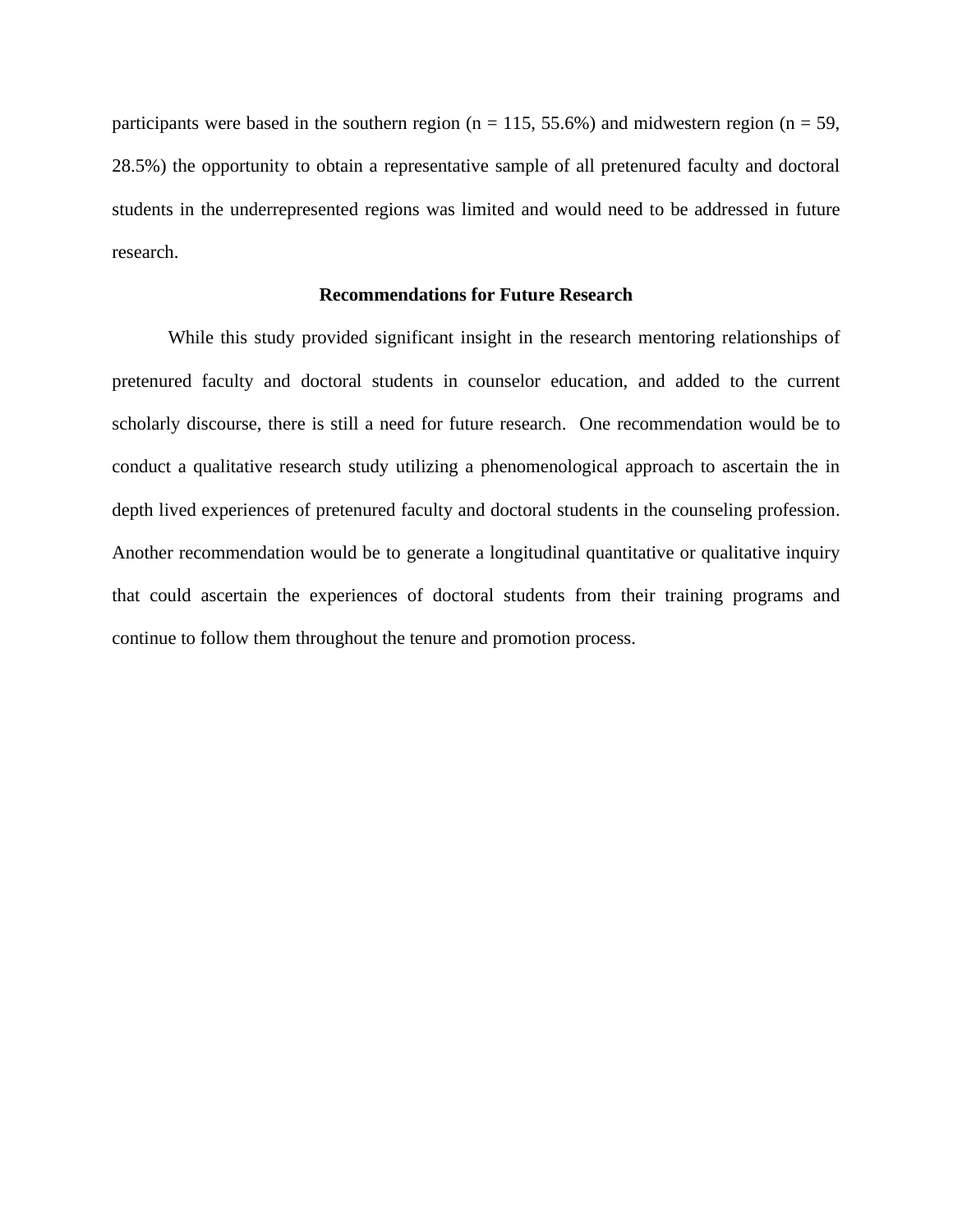#### **References**

- Anekstein, A. M., & Vereen, L. G. (2018a). Research mentoring experiences: An exploratory study of doctoral student experiences and research productivity. *Journal of Counselor Preparation and Supervision, 11*(1). https://repository.wcsu.edu/jcps/vol11/iss1/5
- Anekstein, A. M., & Vereen, L. G. (2018b). Research mentorship: Implications for the preparation of doctoral students. *Journal of Counselor Preparation and Supervision, 11*(2). https://repository.wcsu.edu/jcps/vol11/iss2/6
- Black, L. L., Suarez, E. C., & Medina, S. (2004). Helping students help themselves: Strategies for successful mentoring relationships. *Counselor Education and Supervision, 44*(1), 44-55. <https://doi.org/10.1002/j.1556-6978.2004.tb01859.x>
- Borders, L., Wester, K. L., Fickerling, M., & Adamson, N. A. (2014). Research training in doctoral programs accredited by the Council for Accreditation of Counseling and Related Educational Programs. *Counselor Education and Supervision, 53*(2), 145-160. https://doi.org/10.1002/j.1556-6978.2014.00054.x
- Borders, L., Wester, K. L., Granello, D., Chang, C. Y., Hays, D. G., Pepperell, J., & Spurgeon, S. L. (2012). Association for Counselor Education and Supervision guidelines for research mentorship: Development and implementation. *Counselor Education and Supervision, 51*(3), 162-175.<https://doi.org/10.1002/j.1556-6678.2005.tb00351.x>
- Briggs, C. A. & Pehrsson, D. E. (2008). Research mentorship in counselor education. *Counselor Education and Supervision, 48*(2), 101-113. https://doi.org/10.1002/j.1556- 6978.2008.tb00066.x
- Cannon, Y., Haiyasoso, M., & Tello, A. (2020). Relational aspects in research mentoring of women doctoral counseling students. *Journal of Creativity in Mental Health*, *15*(3) 278- 291. https://doi.org/10.1080/15401383.2019.1689213
- Casto, C., Caldwell, C., & Salazar, C. F. (2005). Creating mentoring relationships between female faculty and students in counselor education: Guidelines for potential mentees and mentors. *Journal of Counseling & Development, 83*(3), 331-336. [https://doi.org/10.1002/j.1556-6678.2005.tb00351.x](https://psycnet.apa.org/doi/10.1002/j.1556-6678.2005.tb00351.x)
- Clark, M. C. & Watson, D. B. (1998). Women's experience of academic collaboration. *New Directions for Adult and Continuing Education, 79*, 63-74. <https://doi.org/10.1002/ace.7907>
- Coaston, S. C. (2019). The Happy Professor: Optimizing Faculty Fit in Counselor Education. *The Journal of Counselor Preparation and Supervision, 12*(1). Retrieved from https://repository.wcsu.edu/jcps/vol12/iss1/6
- Dilmore, T. C., Rubio, D. M., Cohen, E., Seltzer, D., Switzer, G. E., Bryce, C., Primack, B., Fine, M. J., & Kapoor, W. N. (2010). Psychometric properties of the mentor role instrument when used in an academic medicine setting. *CTS: Clinical and Translational Science, 3*(3), 104-108.<https://doi.org/10.1111/j.1752-8062.2010.00196.x>
- Dimitriadis, K., von der Borch, P., Stormann, S., Meinel, F. G., Moder, S., Reincke, M., & Fischer, M. R. (2012). Characteristics of mentoring relationships formed by medical students and faculty. *Medical Education Online, 17*, 1-9. <https://doi.org/10.3402/meo.v17i0.17242>

Field, A. (2018). *Discovering statistics using IBM SPSS statistics,* (5 ed.). SAGE.

Huwe, J. M. & Johnson, W. B. (2003). On being an excellent protégé: What graduate students